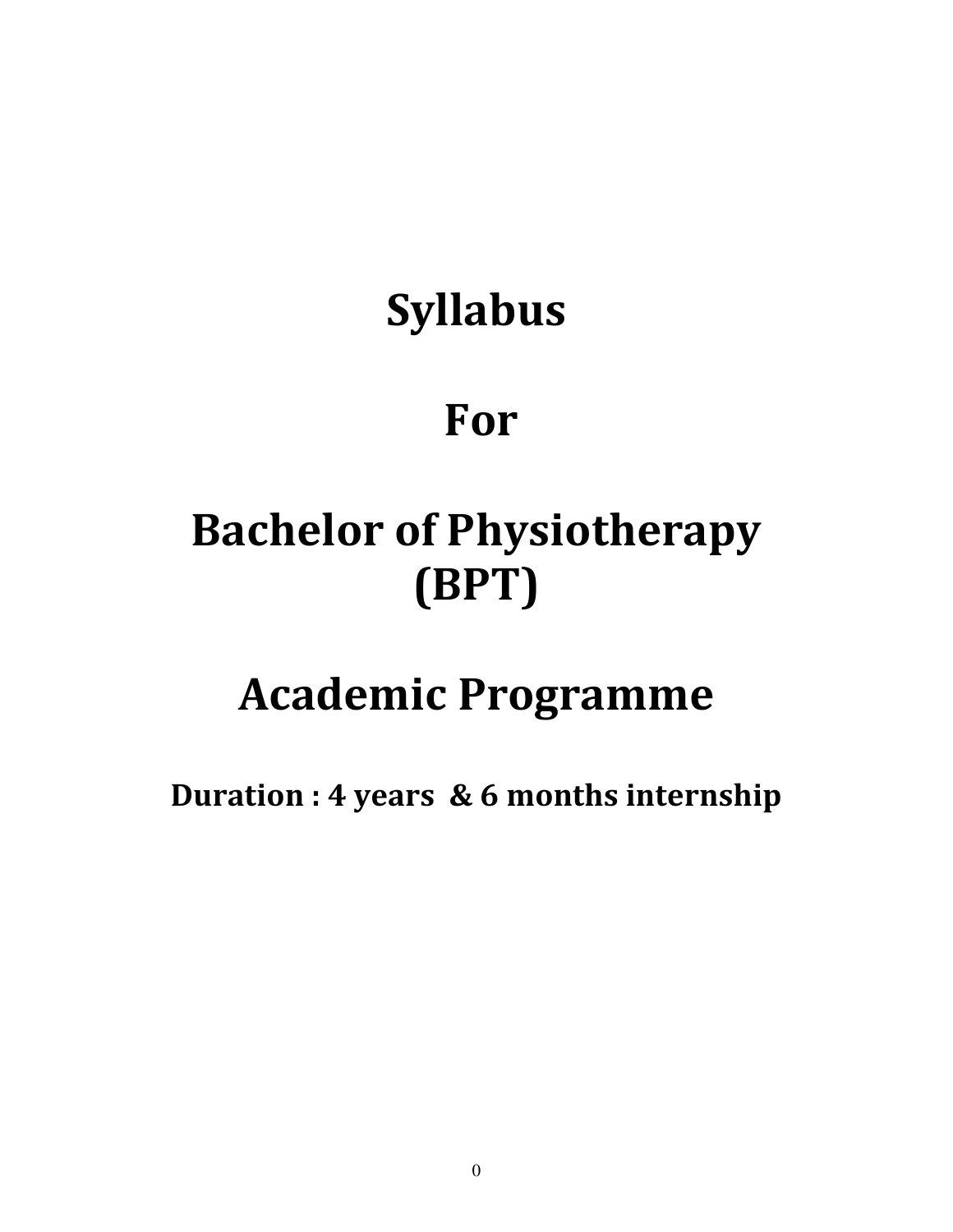#### **DURATION OF COURSE :**

- BPT course will be a full time course.
- Duration will be four years followed by compulsory six months rotatory internship.
- This course shall be divided into four professional examinations namely BPT Part-1 at the end of first academic year, BPT Part-II at the end of second academic year, BPT Part-III at the end of third academic year, BPT Part-IV at the end of fourth academic year,

#### **EXAMINATION :**

• There shall be an annual university examination at the end of each academic year in the form of theory papers and practical examinations. The candidate shall be required to appear in every subject as specified in the course structure for each year.

#### **DURATION OF EXAMINATION :**

o Each theory paper shall be of 3 hrs. duration.

#### **SCHEME OF EXAMINATION:**

| S.<br>No.          | Subjects                            | Subject code   | <b>THEORY MARKS</b> |                        |       |                  | Total     |                        |       |                  |              |
|--------------------|-------------------------------------|----------------|---------------------|------------------------|-------|------------------|-----------|------------------------|-------|------------------|--------------|
|                    |                                     |                | Theory<br>Paper     | Internal<br>Assessment | Total | Minimum<br>Marks | Practical | Internal<br>Assessment | Total | Minimum<br>Marks | <b>Marks</b> |
| -1                 | Anatomy                             | <b>BPT-101</b> | 80                  | 20                     | 100   | 50               | 80        | 20                     | 100   | 50               | 200          |
| 2                  | Physiology                          | <b>BPT-102</b> | 80                  | 20                     | 100   | 50               | 80        | 20                     | 100   | 50               | 200          |
| $\overline{3}$     | Clinical<br>Biochemistry            | <b>BPT-103</b> | 80                  | 20                     | 100   | 50               |           |                        |       |                  | 100          |
| $\overline{4}$     | General<br>Psychology               | <b>BPT-104</b> | 80                  | 20                     | 100   | 50               |           |                        |       |                  | 100          |
| 5.                 | <b>Basic Nursing</b><br>& First Aid | <b>BPT-105</b> | 80                  | 20                     | 100   | 50               |           |                        |       |                  | 100          |
| <b>Grand Total</b> |                                     |                |                     |                        |       |                  |           |                        | 700   |                  |              |

#### **BPT- Part-I ( First Year) University Examination**

## **BPT- Part-II ( Second Year) University Examination**

| S:<br>No           | Subjects                      | Subject        | THEORY MARKS    |                        |       |                         | Total     |                            |       |                  |       |
|--------------------|-------------------------------|----------------|-----------------|------------------------|-------|-------------------------|-----------|----------------------------|-------|------------------|-------|
|                    |                               | Code           | Theory<br>Paper | Internal<br>Assessment | Total | Minimum<br><b>Marks</b> | Practical | Internal<br>Assessme<br>nt | Total | Minimum<br>Marks | Marks |
| 1                  | Biomechanics &<br>Kinesiology | <b>BPT-201</b> | 80              | 20                     | 100   | 50                      | 80        | 20                         | 100   | 50               | 200   |
| 2                  | Exercise therapy $-I$         | <b>BPT-202</b> | 80              | 20                     | 100   | 50                      | 80        | 20                         | 100   | 50               | 200   |
| 3                  | $Electrotherapy - I$          | <b>BPT-203</b> | 80              | 20                     | 100   | 50                      | 80        | 20                         | 100   | 50               | 200   |
| $\overline{4}$     | Medical<br>Microbiology       | <b>BPT-204</b> | 80              | 20                     | 100   | 50                      | 80        | 20                         | 100   | 50               | 200   |
| 5                  | Pathology                     | <b>BPT-205</b> | 80              | 20                     | 100   | 50                      | 80        | 20                         | 100   | 50               | 200   |
| 6                  | Pharmacology                  | <b>BPT-206</b> | 80              | 20                     | 100   | 50                      |           |                            |       |                  | 100   |
| <b>Grand Total</b> |                               |                |                 |                        |       |                         |           |                            | 1100  |                  |       |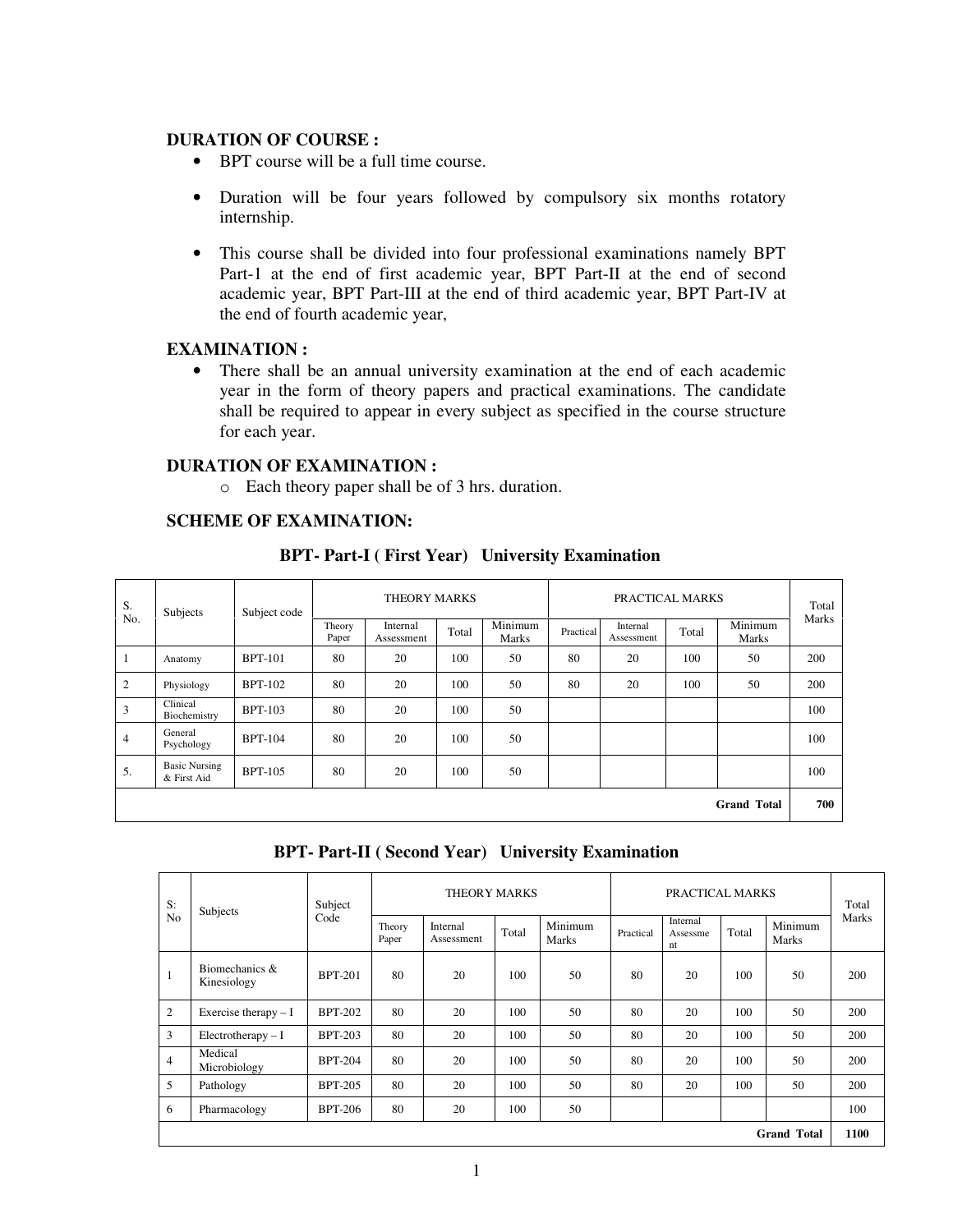| S:                 | Subjects                                                 | Subject        | <b>THEORY MARKS</b> |                        |       | PRACTICAL MARKS  |           |                        |       | Total            |       |
|--------------------|----------------------------------------------------------|----------------|---------------------|------------------------|-------|------------------|-----------|------------------------|-------|------------------|-------|
| no                 |                                                          | code           | Theory<br>Paper     | Internal<br>Assessment | Total | Minimum<br>Marks | Practical | Internal<br>Assessment | Total | Minimum<br>Marks | Marks |
| -1                 | Exercise therapy-II                                      | <b>BPT-301</b> | 80                  | 20                     | 100   | 50               | 80        | 20                     | 100   | 50               | 200   |
| 2                  | Electro therapy $-$ II                                   | <b>BPT-302</b> | 80                  | 20                     | 100   | 50               | 80        | 20                     | 100   | 50               | 200   |
| 3                  | Orthopaedics                                             | <b>BPT-303</b> | 80                  | 20                     | 100   | 50               |           |                        |       |                  | 100   |
| $\overline{4}$     | General Medicine<br>including Pediatrics<br>& Psychiatry | <b>BPT-304</b> | 80                  | 20                     | 100   | 50               |           |                        |       |                  | 100   |
| 5                  | General Surgery                                          | <b>BPT-305</b> | 80                  | 20                     | 100   | 50               |           |                        |       |                  | 100   |
| 6                  | Community<br>Medicine                                    | <b>BPT-306</b> | 80                  | 20                     | 100   | 50               |           |                        |       |                  | 100   |
| 7                  | Research<br>Methodology &<br><b>Biostatistics</b>        | <b>BPT-307</b> | 80                  | 20                     | 100   | 50               |           |                        |       |                  | 100   |
| <b>Grand Total</b> |                                                          |                |                     |                        |       |                  |           |                        | 900   |                  |       |

## **BPT- Part-III (Third Year) University Examination**

## **BPT- Part-IV (Final Year) University Examination**

| S:             | <b>Subjects</b>                                                     | Subject        | <b>THEORY MARKS</b>    |                                      |              | <b>PRACTICAL MARKS</b>         |           |                        |              | <b>Total</b>                   |              |
|----------------|---------------------------------------------------------------------|----------------|------------------------|--------------------------------------|--------------|--------------------------------|-----------|------------------------|--------------|--------------------------------|--------------|
| no             |                                                                     | code           | <b>Theory</b><br>Paper | <b>Internal</b><br><b>Assessment</b> | <b>Total</b> | <b>Minimum</b><br><b>Marks</b> | Practical | Internal<br>Assessment | <b>Total</b> | <b>Minimum</b><br><b>Marks</b> | <b>Marks</b> |
|                | Physiotherapy in<br>Orthopaedic<br>Conditions                       | <b>BPT-401</b> | 80                     | 20                                   | 100          | 50                             | 80        | 20                     | 100          | 50                             | 200          |
| $\overline{c}$ | Physiotherapy in<br>Neurological<br>Conditions                      | <b>BPT-402</b> | 80                     | 20                                   | 100          | 50                             | 80        | 20                     | 100          | 50                             | 200          |
| 3              | Physiotherapy in<br>Cardio Respiratory<br>and General<br>Conditions | <b>BPT-403</b> | 80                     | 20                                   | 100          | 50                             | 80        | 20                     | 100          | 50                             | 200          |
| 4              | Physiotherapy in<br><b>Sports</b>                                   | <b>BPT-404</b> | 80                     | 20                                   | 100          | 50                             | 80        | 20                     | 100          | 50                             | 200          |
| 5.             | Rehabilitation on<br>Medicine                                       | <b>BPT-405</b> | 80                     | 20                                   | 100          | 50                             | 80        | 20                     | 100          | 50                             | 200          |
|                |                                                                     |                |                        |                                      |              |                                |           |                        |              | <b>Grand Total</b>             | 1000         |

## **INTERNAL ASSESSMENT**

- It will be for theory and practical both.
- It will be done through the whole year.
- Candidate must obtain at least 35% marks in theory and practicals separately in internal assessment to be eligible for the annual university examination.
- Internal assessment (Theory) will be done as follows :

| Mid-term and term examinations |              | $= 10$ marks                                                                                                        |
|--------------------------------|--------------|---------------------------------------------------------------------------------------------------------------------|
|                                |              | $= 05$ marks                                                                                                        |
| Attendance                     |              | $= 05$ marks                                                                                                        |
|                                | <b>Total</b> | $= 20$ marks                                                                                                        |
|                                |              |                                                                                                                     |
| Laboratory manual              |              | $= 10$ marks                                                                                                        |
| Day to day performance         |              | $= 05$ marks                                                                                                        |
| Attendance                     |              | $= 05$ marks                                                                                                        |
|                                | <b>Total</b> | $= 20$ marks                                                                                                        |
|                                |              | Assignments/Projects/Class test/Clinical Presentations<br>Internal assessment (Practical) will be done as follows : |

Internal assessment of subjects without practicals will be done as :

- a) Mid-term and term examinations  $= 10$  marks
- b) Assignments/Projects/Class test/Clinical Presentations = 05 marks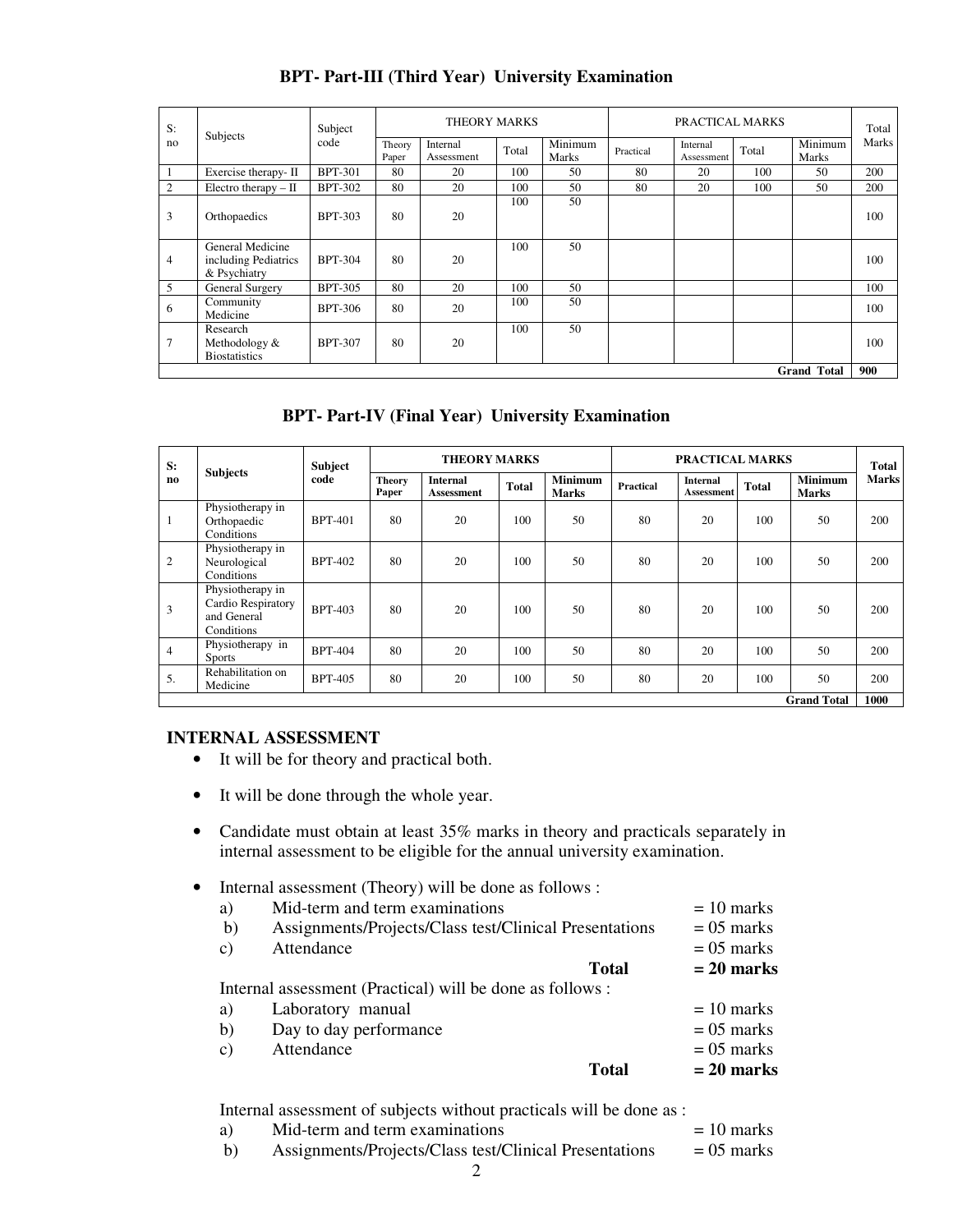c) Attendance  $= 05$  marks

## **CRITERIA FOR PASSING**

• A candidate is declared to have passed University examination in a subject, if he/she secures 50% of the marks in theory and 50% in practicals separately. For computation of 50% marks in theory, the marks scored in the internal assessment (theory) shall be added to the University conducted written examination and for passing in practical the marks scored in University conducted practical examination and internal assessment (practical) shall be added together.

## **GRACE MARKS:**

- If a candidate fails in one subject (theory only) in the annual University examination, five grace marks will be given to the candidate by the University before the declaration of result.
- Candidate failing in practical examination will be considered as failed.

## **SUPPLEMENTARY EXAMINATION:**

- A candidate failing in a subject but securing at least 30% aggregate marks will be required to appear in the university examination after 3 months in that subject/ subjects while attending classes of next year. Those who secure less than 30% aggregate marks will be required to appear in all the subjects.
- If the candidate fails in supplementary examination his/her session will be shifted by one year. The candidate will have take admission in the previous year and pay the tuition fee for the academic year. He/she will have to appear in all the subjects in the examination.
- Supplementary examination will be held not earlier than 3 months and later than 6 months from the date of annual University examination.

## **DIVISION:**

- Candidate will be awarded division at the end of fourth academic year as follows:
	- Distinction 75% and above marks in any subject.
	- First division 60% and above in the aggregate of marks of all subjects.
	- Second division- 50% or more but less than 60% in the aggregate of marks of all subjects.

## **DEGREE:**

• The degree of B.P.T. course of the University shall be conferred on the candidates who have pursued the prescribed course of study for not less than four academic years and have passed examinations as prescribed under the relevant scheme and completed 6 months of compulsory rotatory internship.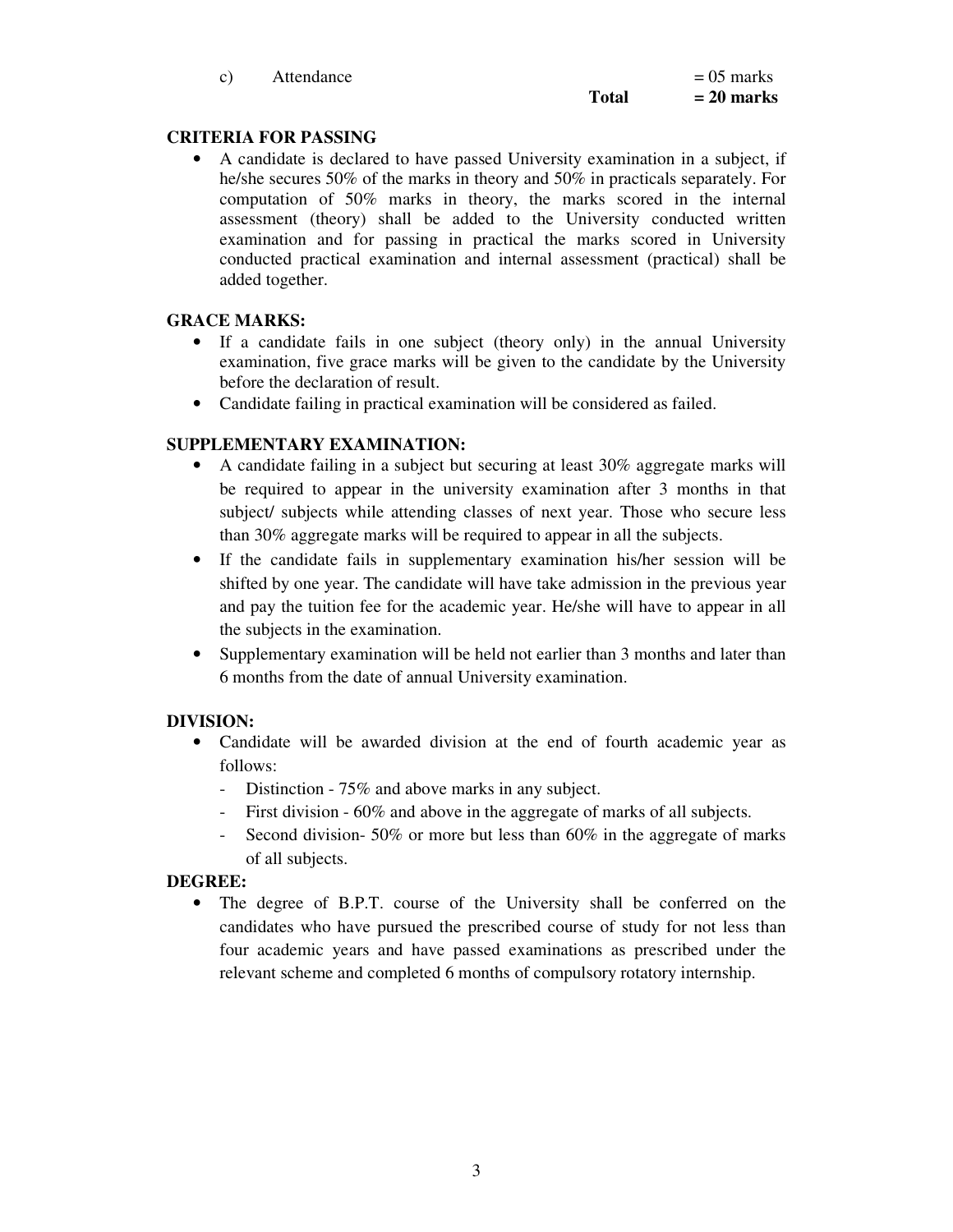## **SYLLABUS**

## **Course of study**

#### **BPT- I Year**

|                |                                  | <b>Teaching hours</b> |                   |              |  |  |
|----------------|----------------------------------|-----------------------|-------------------|--------------|--|--|
| S: no          | <b>Subjects</b>                  | <b>Theory</b>         | <b>Practicals</b> | <b>Total</b> |  |  |
|                | Anatomy                          | 180                   | 120               | 300          |  |  |
| $\overline{2}$ | Physiology                       | 140                   | 60                | 200          |  |  |
| $\overline{3}$ | <b>Clinical Biochemistry</b>     | 70                    |                   | 70           |  |  |
| $\overline{4}$ | General Psychology               | 100                   |                   | 100          |  |  |
| 5              | Basic Nursing & First Aid        | 100                   |                   | 100          |  |  |
| $6*$           | Ethics in physiotherapy practice | 25                    |                   | 25           |  |  |
| $7*$           | English                          | 40                    |                   | 40           |  |  |
| $8*$           | Computer                         | 30                    | 30                | 60           |  |  |

\* Not included for university examination

## **BPT- II Year**

|                |                                                     | <b>Teaching hours</b> |                  |              |  |
|----------------|-----------------------------------------------------|-----------------------|------------------|--------------|--|
| S: No          | <b>Subjects</b>                                     | <b>Theory</b>         | <b>Practical</b> | <b>Total</b> |  |
|                | Biomechanics & Kinesiology                          | 80                    | 80               | 160          |  |
|                | Exercise therapy $-I$                               | 80                    | 80               | 160          |  |
|                | $Electrotheray - I$                                 | 80                    | 80               | 160          |  |
| $\overline{4}$ | <b>Medical Microbiology</b>                         | 60                    | 40               | 100          |  |
| 5              | Pathology                                           | 60                    | 40               | 100          |  |
|                | Pharmacology                                        | 70                    |                  | 70           |  |
|                | Clinical observation posting                        |                       | 480              | 480          |  |
| $6*$           | (at least 2 hours /day in physiotherapy OPD or in a |                       |                  |              |  |
|                | hospital)                                           |                       |                  |              |  |

\* Not included for university examination

## **BPT -III Year**

|                |                                                                                                           | <b>Teaching hours</b> |                  |              |  |
|----------------|-----------------------------------------------------------------------------------------------------------|-----------------------|------------------|--------------|--|
| S: no          | <b>Subjects</b>                                                                                           | <b>Theory</b>         | <b>Practical</b> | <b>Total</b> |  |
|                | Exercise therapy-II                                                                                       | 100                   | 100              | <b>200</b>   |  |
| $\overline{2}$ | Electro therapy $-$ II                                                                                    | 100                   | 100              | 200          |  |
| 3              | Orthopaedics                                                                                              | 120                   |                  | 120          |  |
| 4              | General Medicine including Paediatrics and<br>Psychiatry                                                  | 120                   |                  | 120          |  |
| 5              | <b>General Surgery</b>                                                                                    | 100                   |                  | 100          |  |
| 6              | <b>Community Medicine</b>                                                                                 | 80                    |                  | 80           |  |
|                | Research Methodology & Biostatistics                                                                      | 100                   |                  | 100          |  |
| $8*$           | Supervised rotatory clinical training<br>(at least 2 hours /day in physiotherapy OPD or in a<br>hospital) |                       | 480              | 480          |  |

\* Not included for university examination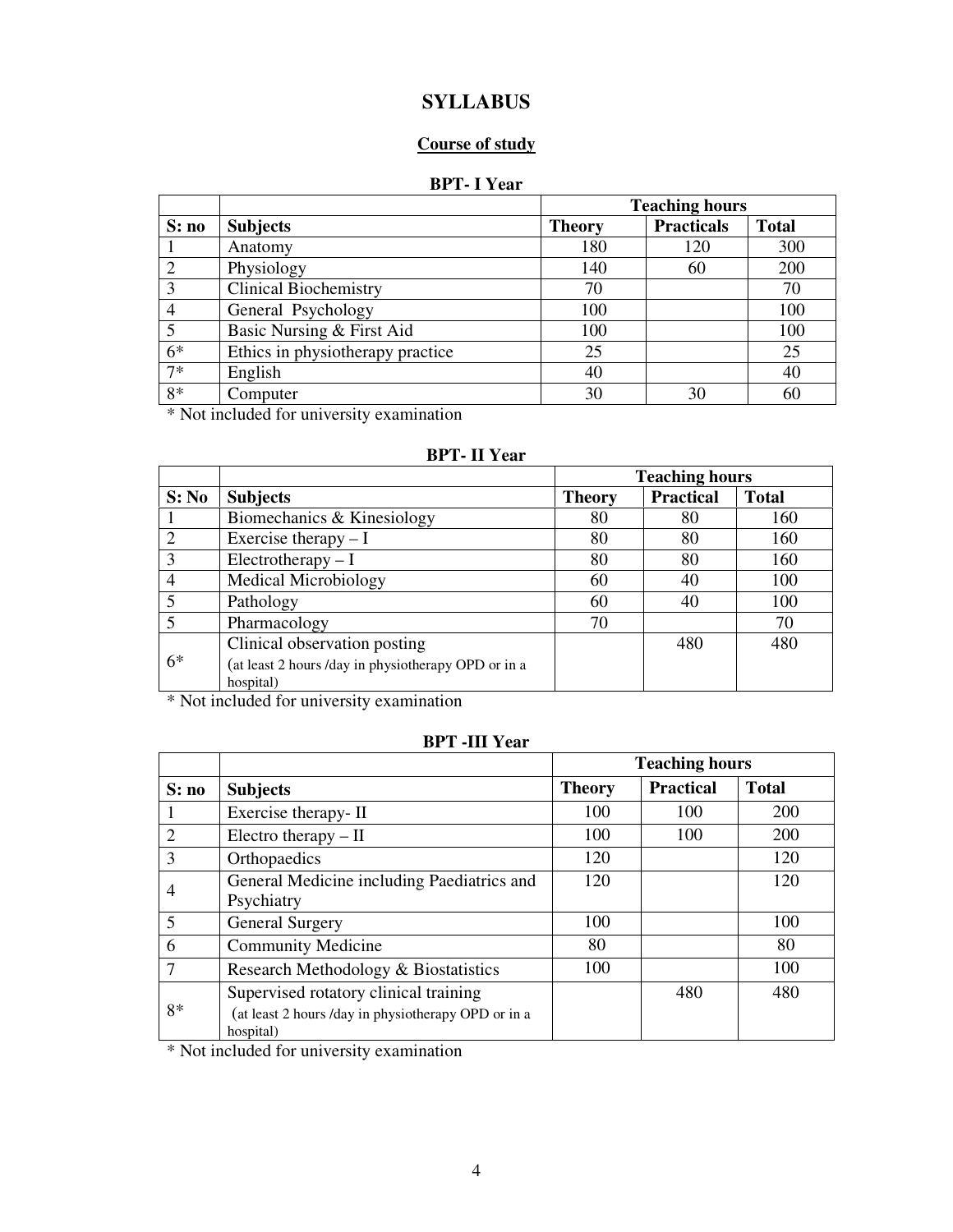#### **BPT-IV Year**

|       |                                                | <b>Teaching hours</b> |                  |              |  |
|-------|------------------------------------------------|-----------------------|------------------|--------------|--|
| S: no | <b>Subjects</b>                                | <b>Theory</b>         | <b>Practical</b> | <b>Total</b> |  |
|       | Physiotherapy in Orthopaedic                   | 80                    | 100              | 180          |  |
|       | Conditions                                     |                       |                  |              |  |
|       | Physiotherapy in Neurological                  | 80                    | 100              | 180          |  |
|       | Conditions                                     |                       |                  |              |  |
|       | Physiotherapy in Cardio Respiratory            | 80                    | 100              | 180          |  |
|       | and General Conditions                         |                       |                  |              |  |
| 4     | Physiotherapy in Sports                        | 60                    | 40               | 100          |  |
|       | Rehabilitation on Medicine                     | 80                    | 40               | 120          |  |
|       | Supervised rotatory clinical training          |                       | 480              | 480          |  |
| $7*$  | (at least 2 hours /day in physiotherapy OPD or |                       |                  |              |  |
|       | in a hospital)                                 |                       |                  |              |  |

\* Not included for university examination

#### **Internship:**

There shall be six months of Internship after the final year examination for candidates declared to have passed the examination in all the subjects.

During the internship candidate shall have to work full time average 7 hours per day (each working day) for 6 Calendar months.

Each candidate is allowed maximum of 6 holidays during entire Internship Program and in case of any exigencies during which the candidate remains absent for a period more than 6 days, he/she will have to work for the extra days during which the candidate has remained absent.

The Internship should be rotatory and cover clinical branches concerned with Physiotherapy such as Orthopaedics, Cardiothoracic including ICU, Neurology, Neurosurgery, Paediatrics, General Medicine, General Surgery, Obstetrics and Gynaecology both inpatient and outpatient services.

Based on the attendance and work done during posting the Director/Principal/ head of institution/department shall issue '**Certificate of Satisfactory completion**' of training following which the University shall award the Bachelor of Physiotherapy Degree or declare the candidate eligible for the same.

#### **No candidate shall be awarded degree without successfully completing six months internship**.

Institution shall have to satisfy themselves that satisfactory infrastructure facilities of Physiotherapy exist in the Institute / Hospital where the internship training has to be undertaken.

Following parameters / guidelines have been suggested:

- a. It is mandatory for the Institution to have its own Physiotherapy clinic fully furnished with all the necessary equipments as per the curriculum of the Program.
- b. Senior Physiotherapist with sufficient clinical experience should manage the physiotherapy departments in the Institutes/Hospitals.

Institute Director / Principal can at his discretion grant NOC to the students to do the Internship at the place of his choice provided the concerned Hospital fully satisfies the above criteria. For the purpose of granting NOC the candidate shall have to submit to the Institution the status of Physiotherapy services available at the place where he intends to do his Internship.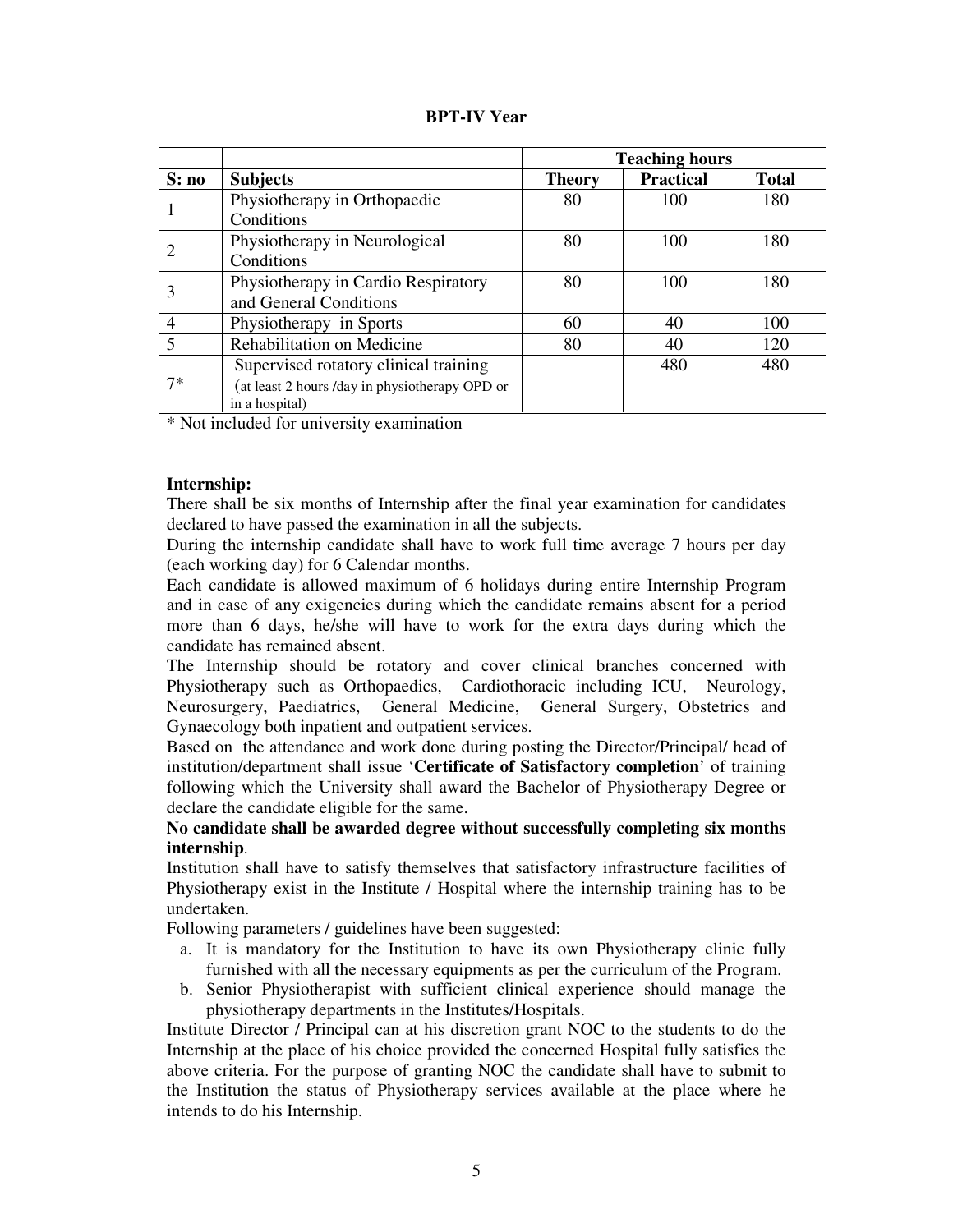## **Bachelor of Physiotherapy (BPT) First Year**

## **ANATOMY**

#### **Subject code: BPT-101 Minimum hours: Theory-180 Hrs., Practical-120 Hrs. THEORY**

- 1. General Anatomy:
	- Introduction to Anatomy, terms and terminology.
	- Regions of Body, Cavities and systems.
	- Surface anatomy musculo-skeletal, vascular, cardiopulmonary system
	- General Embryology.
	- Applied anatomy.
- 2. Musculoskeletal system.
	- Connective tissue  $\&$  its modification, tendons, membranes, special connective tissue.
	- Bone structure, blood supply, growth, ossification, and classification.
	- Muscle classification, structure and functional aspect.
	- Joints classification, structures of joints, movements, range, limiting factors, stability, blood supply, nerve supply, dislocations and applied anatomy.
- 2(a). Upper extremity:
	- Bony architecture
	- $\blacksquare$  Joints structure, range of movement
	- $\blacksquare$  Muscles origin, insertion, actions, nerve supply
	- Major nerves course, branches and implications of nerve injuries
	- Development of limb bones, muscles and anomalies
	- Radiographic identification of bone and joints
	- Applied anatomy
- 2(b). Lower Extremity:
	- **Bony** architecture
	- Joints structure, range of movement
	- Muscles origin, insertion, actions, nerve supply
	- Major nerves course, branches and implications of nerve injuries
	- Development of limb bones, muscles and anomalies
	- Radiographic identification of bone and joints
	- Applied anatomy
- 2(c). Spine and thorax
	- Back muscles Superficial layer, Deep muscles of back, their origin, insertion, action and nerve supply.
	- Vertebral column Structure & Development, Structure & Joints of vertebra
	- Thoracic cage
	- Radiographic identification of bone and joints
	- Applied anatomy
- 2(d). Head and neck:
	- Cranium
	- Facial Muscles origin, insertion, actions, nerve supply
	- Temporo mandibular Joints structure, types of movement
- 3. Nervous system
	- Classification of nervous system
	- Nerve structure, classification, microscopy with examples.
	- Neurons, classification with examples. Simple reflex arc.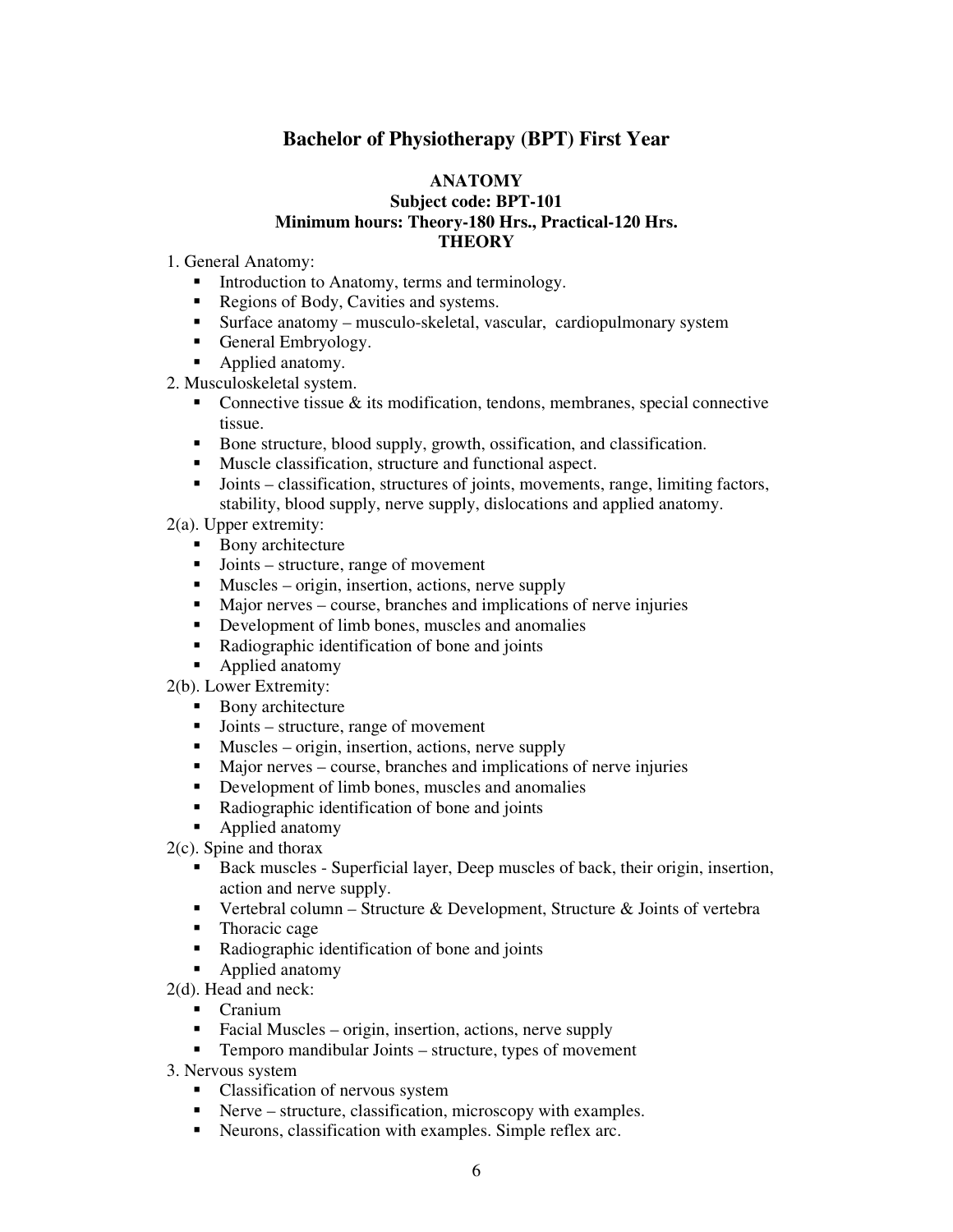- Parts of a typical spinal nurve/Dermatome
- $\blacksquare$  Central nervous system disposition, parts and functions
- Cerebrum
- Cerebellum
- **Midbrain & brain stem**
- Blood supply  $&$  anatomy of brain
- **Spinal cord-anatomy, blood supply, nerve pathways**
- Pyramidal, extra pyramidal system
- Thalamus, hypothalamus
- Structure and features of meningies
- Ventricles of brain, CSF circulation
- Development of nervous system  $&$  defects
- Cranial nerves (course, distribution, functions and palsy)
- Sympathetic nervous system, its parts and components
- **Parasympathetic nervous system**
- Applied anatomy
- 4. Sensory system
	- Structure and function of
		- o Visual system
		- o Auditory system
		- o Gustatory system
		- o Olfactory system
		- o Somato sensory system
- 5. Cardiovascular system
	- Circulatory system major arteries and veins of the body, structure of blood vessels
	- Heart structure, positions, chambers, valves, internal  $\&$  external features
	- Blood supply to heart
	- Conductive system of heart
- 6. Lymphatic system
	- Circulation, structure  $&$  functions
	- **Lymph nodes**
- 7. Respiratory system
	- Structure of upper and lower respiratory tract

## Thorax:

- $\blacksquare$  Pleural cavities & pleura
- **Lungs and respiratory tree**
- Heart and great vessels
- Diaphragm
- 8. Digestive system
	- Parts of digestive system
	- $\blacksquare$  Abdominal cavity divisions
	- **Muscles of abdominal wall**
	- $\blacksquare$  Liver
	- Pancreas
	- **Spleen**
	- Alimentary canal
	- **Gall bladder**
	- Intestine (small  $&$  large)
- 9. Urinary and Reproductive system
	- Urinary system
	- Pelvic floor, innervations
		- o Kidney, Ureter, bladder, urethra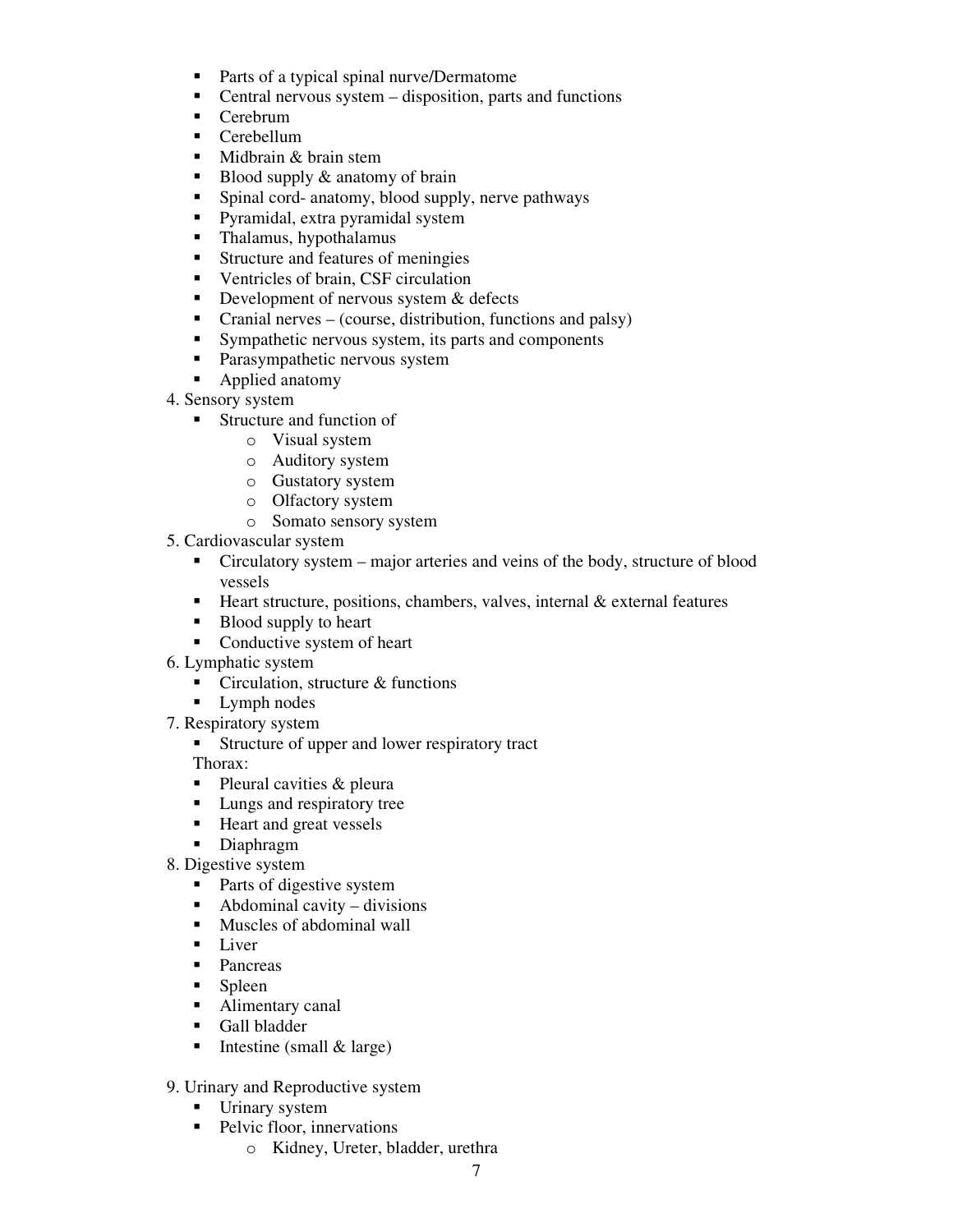- Genital system male and female
	- o Reproductive system of male
	- o Reproductive system of female
- 10. Endocrine system
	- Pituitary gland
	- **Thyroid**
	- Parathyroid

- 1. Identification and description of all anatomical structures.
- 2. The learning of Anatomy is by demonstration only through dissected parts, slides, models, charts, etc.
- 3. Demonstration of dissected parts (upper extremity, lower extremity, thoracic  $\&$ abdominal viscera, face and brain).
- 4. Demonstration of skeleton- articulated and disarticulated.
- 5. During the training more emphasis will be given on the study of bones, muscles, joints, nerve supply of the limbs and arteries of limbs.
- 6. Surface anatomy: -surface land mark-bony, muscular and ligamentous. -surface anatomy of major nerves, arteries of the limbs.
- 7. Points of palpation of nerves and arteries.

## **PHYSIOLOGY**

#### **Subject Code: BPT-102 Minimum Hours: Theory-140 Hrs., Practical-60 Hrs. THEORY**

- 1. General Physiology
	- Cell: morphology, Structure and function of cell organelles
	- Structure of cell membrane
	- **Transport across cell membrane**
	- **Intercellular communication**
	- **Homeostasis**
- 2. Blood
	- Introduction-composition  $&$  function of blood
	- W.B.C., R.B.C., Platelets formation & functions, Immunity
	- Plasma: composition, formation & functions, Plasma Proteins:-types  $\&$ functions
	- Blood Groups- types , significance, determination
	- Hemoglobin
	- **Haemostasis**
	- **Lymph-composition, formation, circulation &functions**
- 3. Cardiovascular system
	- Conducting system-components, impulse conduction
	- **Heart valves**
	- Cardiac cycle- definition, phases of cardiac cycle
	- Cardiac output- definition, normal value, determinants. Stroke volume and its regulation
	- Heart rate and its regulation
	- Arterial pulse, Blood pressure-definition, normal values, factors affecting blood pressure
	- Shock-definition, classification, causes and features
	- **Basic idea of ECG**
	- Cardiovascular changes during exercise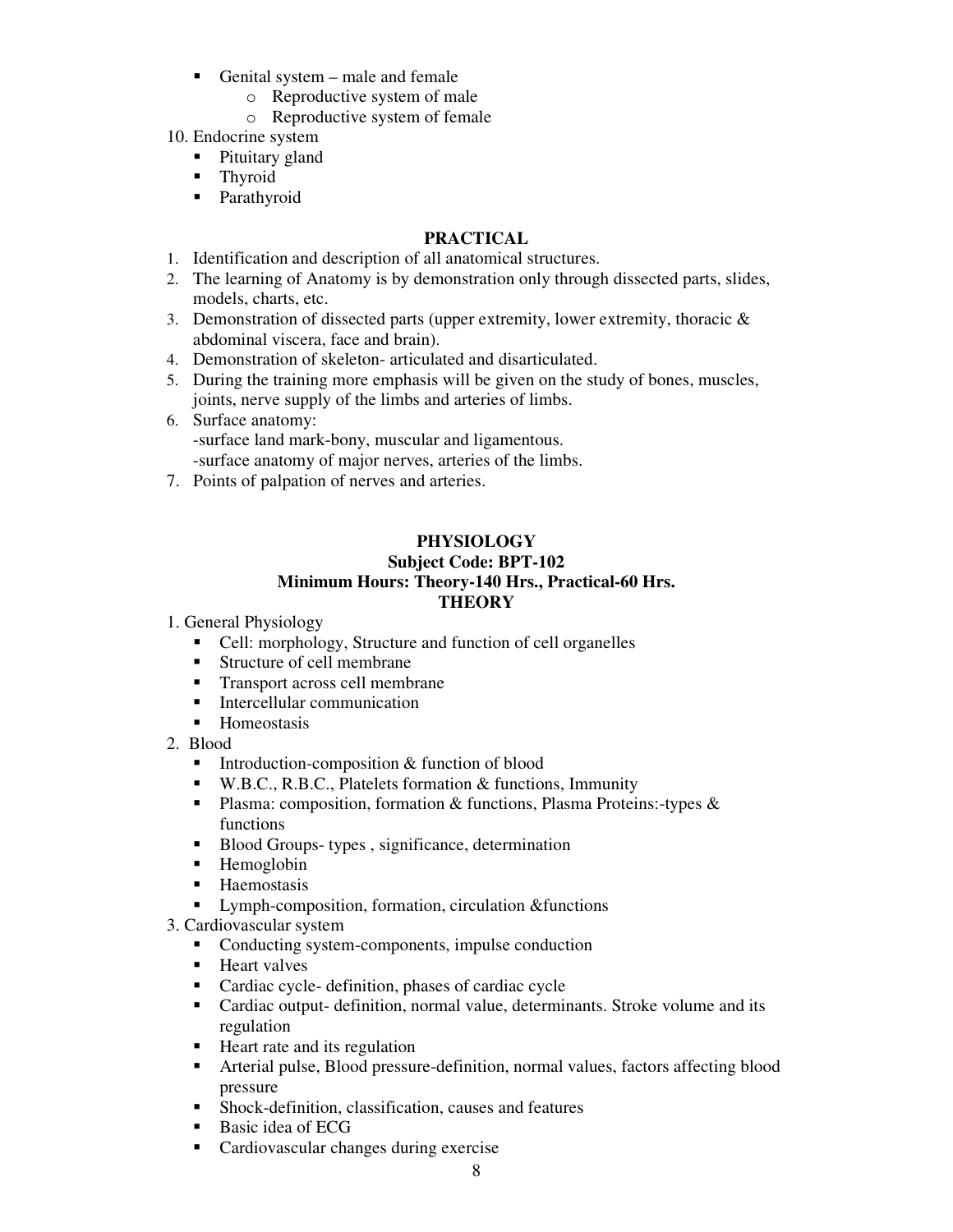- 4. Respiratory System
	- Mechanics of respiration
	- Lung volumes and capacities
	- Pulmonary circulation, transport of respiratory gases
	- Factors affecting respiration
	- Regulation of respiration-neural regulation, voluntary control and chemical regulation
	- Hypoxia, Hypercapnoea, Hypocapnoea
	- **Artificial respiration**
	- Disorders of respiration-dyspnoea, orthopnoea, hyperpnoea, hyperventilation, apnoea, tachypnoea
	- Respiratory changes during exercise.
- 5. Nerve Muscle Physiology
	- Muscles- classification, structure, properties, Excitation contraction coupling
	- Motor unit, EMG, factors affecting muscle tension,
	- **Muscle tone, fatigue, exercise**
	- Nerve –structure and function of neurons, classification, properties
	- Resting membrane potential  $&$  Action potential their ionic basis
	- All or None phenomenon
	- Neuromuscular transmission
	- Ionic basis of nerve conduction
	- Concept of nerve injury & Wallerian degeneration
	- **Synapses**
	- Electrical events in postsynaptic neurons
	- $\blacksquare$  Inhibition & facilitation at synapses
	- Chemical transmission of synaptic activity
	- Principal neurotransmitters.
- 6. Nervous system
	- Introduction, central and peripheral nervous system, functions of nervous system
	- Reflexes- monosynaptic, polysynaptic, superficial, deep &withdrawal reflex
	- Sense organ, receptors, electrical  $&$  chemical events in receptors
	- Sensory pathways for touch, temperature, pain, proprioception  $&$  others
	- Control of tone & posture: Integration at spinal, brain stem, cerebellar, basal ganglion levels, along with their functions
	- Motor mechanism: motor cortex, motor pathway: the descending tractspyramidal & extra pyramidal tracts-origin, course, termination & functions. Upper motor neuron and lower motor neuron paralysis.
	- $\blacksquare$  Spinal cord lesions- complete transection & hemisection of the spinal cord
	- Autonomic nervous system : features and actions of parasympathetic  $\&$ sympathetic nervous system
	- **Hypothalamus**
	- Higher functions of nervous system
	- **Special senses- eye, ear, nose, mouth**
- 7. Renal System
	- Physiology of kidney and urine formation
	- Glomerular filtration rate, clearance, Tubular function
	- Water excretion, concentration of urine-regulation of  $\text{Na}^+$ , Cl, K<sup>+</sup> excretion
	- **Physiology of urinary bladder**
- 8. Digestive System
	- Digestion  $&$  absorption of nutrients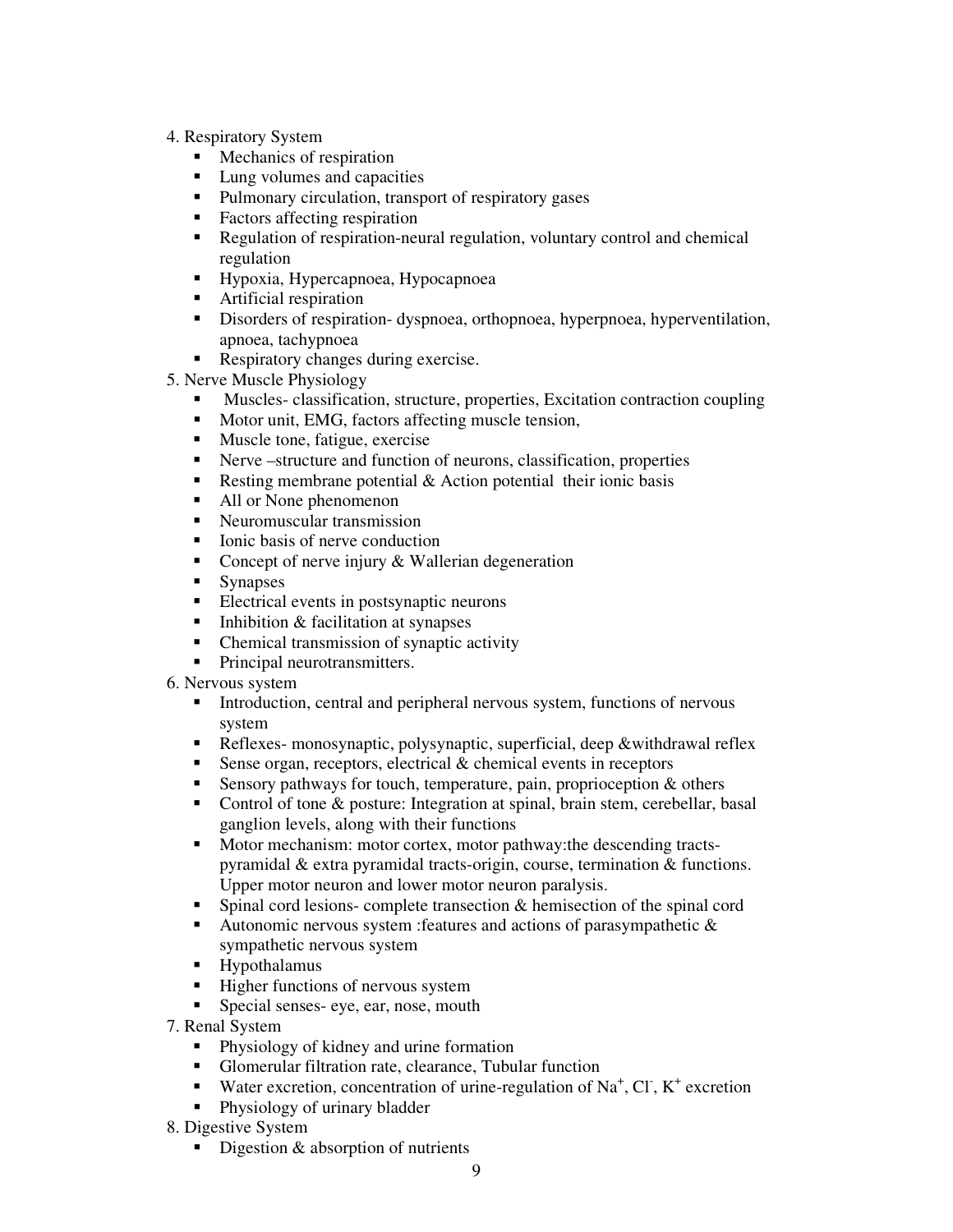- Gastrointestinal secretions & their regulation
- Functions of Liver & Stomach.
- 10. Endocrinology
	- Physiology of the endocrine glands Pituitary, Pineal Body, Thyroid, Parathyroid, Adrenal, Gonads, Thymus, Pancreas. Hormones secreted by these glands, their classifications and functions.
- 11. Male & female reproductive system
	- Male Functions of testes, pubertal changes in males, testosterone action  $\&$ regulations of secretion.
	- Female Functions of ovaries and uterus, pubertal changes, menstrual cycle, estrogens and progestron - action and regulation.

- 1. Examination of pulse, B.P., Respiratory rate.
- 2. Reflexes
- 3. Spirometery to measure various lung capacities & volumes, Respiratory rate, Tidal volume, IRV, IC, ERV, EC, residual volume on Spirometery.
- 4. Estimate of Haemoglobin, R.B.C., W.B.C., TLC, DLC, ESR count.
- 5. Blood indices, Blood grouping, Bleeding & Clotting time.

#### **CLINICAL BIOCHEMISTRY Subject Code: BPT-103 Minimum Hours: 70 Hrs.**

- 1. Nutrition: RDA, BMR, SDA, caloric requirement and balanced diet.
- 2. Carbohydrates: Definition, classification and general functions. Carbohydrate Metabolism - Glycolysis, T.C.A cycle.
- 3. Lipids: Definition, classifications and general functions. Essential fatty acids and their importance, Cholesterol, Lipoproteins. Metabolism-β−Oxidation of fatty acids, fatty liver and ketosis.
- 4. Amino Acids : Definition, classification, essential and non essential aminoacids.
- 5. Proteins: Definition, classification, and Bio-medical Importance. Metabolism: Formation and fate of ammonia, Urea cycle and its significance.
- 6. Study of hemoglobin and myoglobin with their functions.
- 7. Enzymes: Definition, classification with examples, Factors affecting enzyme action, isoenzyme and co-enzyme, Clinical importance of enzymes.
- 8. Biochemistry of connective tissue Introduction, various connective tissue proteins : collagen, elastin- structure and associated disorders.
- 9. Vitamins: Definition, classification and functions, dietary source, daily requirement and deficiency disorders.
- 10. Diabetes mellitus definition, types & causes.

## **GENERAL PSYCHOLOGY Subject code: BPT-104 Min. Hours: 100 Hrs.**

- 1. Introduction to Psychology, Fields of application of Psychology, influence of heredity and environment on the individual.
- 2. Learning theories and principles of learning, Learning disabilities.
- 3. Memory types, theories of memory and forgetting, methods to improve memory.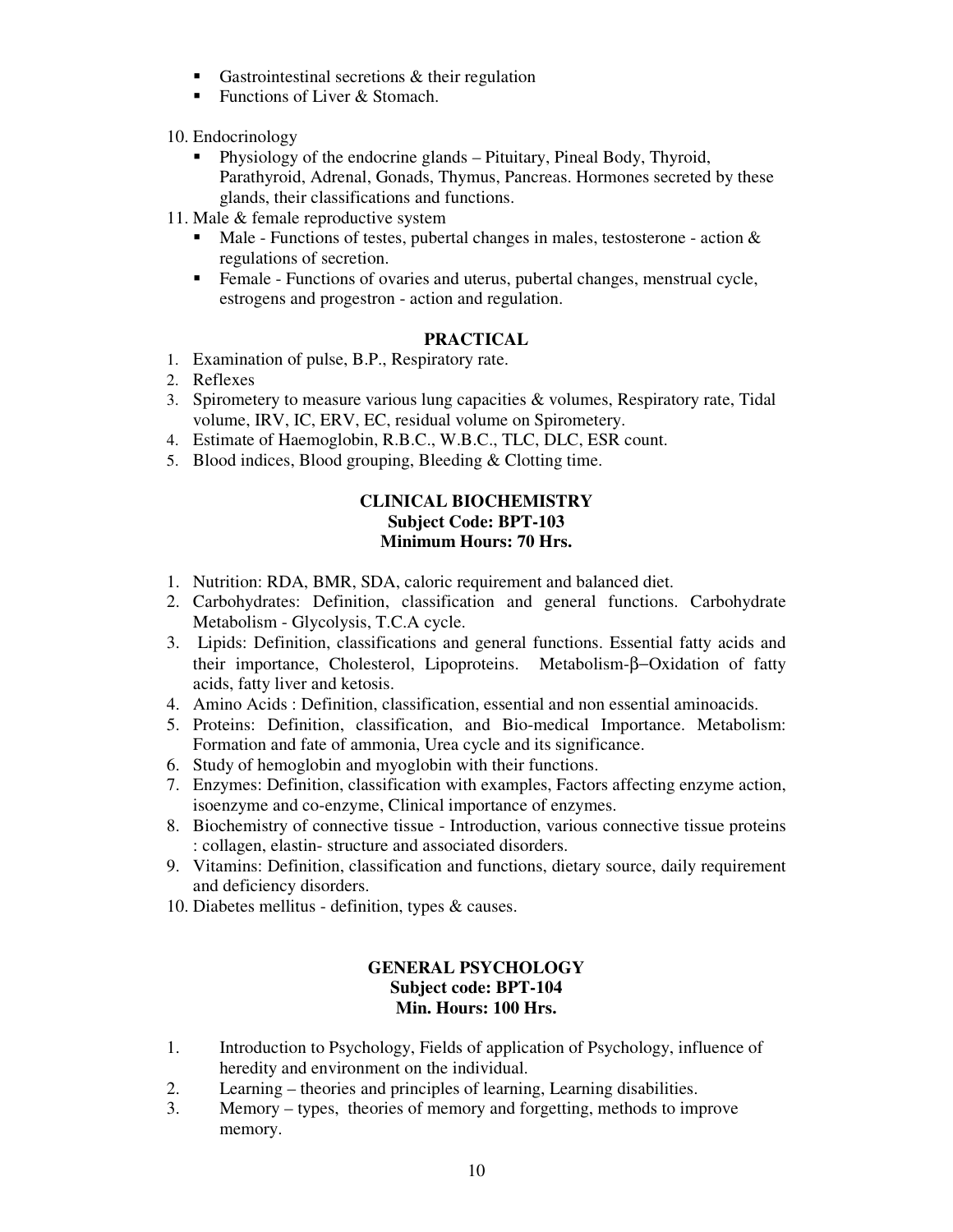- 4. Thinking process of thinking, problem solving, decision making and creative thinking.
- 5. Motivation theories and types of Motivation.
- 6. Emotions theories of emotions and stress, Emotional and behavioral disorders of childhood and adolescence, Disorders of under and over controlled behavior, Eating disorders.
- 7. Attitudes theories, attitudes and behavior, factors in attitude change.
- 8. Intelligence theories of intelligence, I.Q., general intelligence and special intelligence, intelligence tests and their uses.
- 9. Personality, theories of personality, factors influencing personality, Personality Disorders.
- 10. Conflict and frustration Common defensive mechanism : Identification, regression, repression, projection, sublimation and rationalization.
- 11. Attention and Perception : Nature of attention, factors determining attention, nature of perception, principle of perceptual grouping; illusions and Hallucination.
- 12. Counseling Aims and principles.
- 13. Development and growth of behavior in infancy and childhood, adolescence, adulthood and old age, normal and abnormal.
- 14. Psychotherapy introduction to paradigms in psychopathology and therapy.
- 15. Mental deficiency
	- a) Mental retardation,
	- b) Autistic behavior
	- c) Learning disabilities.

#### **BASIC NURSING & FIRST AID Subject Code : BPT - 105 Min. Hours: 100 Hrs.**

#### **Basic Nursing:**

- 1. What is Nursing ? Nursing principles. Inter-Personnel relationships, Bandaging : Basic turns, Bandaging extremities, Triangular Bandages and their application.
- 2. Nursing Position: Environment safety, Bed making, prone, lateral, dorsal, dorsal recumbent, Flower's positions, comfort measures, Aids & rest and sleep.
- 3. Methods of Giving Nourishment: Feeding, Tube feeding, drips, transfusion.
- 4. Surgical Dressing: Observation of dressing procedures.
- 5. Lifting and transporting patients : Lifting patient up in the bed, transferring from bed to wheel chair, transferring from bed to stretcher.

## **First Aid**

Syllabus as for Certificate of Red Cross Society of St. John's Ambulance Brigade.

## **ETHICS IN PHYSIOTHERAPY (Not for university Examination) Min Hrs. - 25 hrs.**

## **ETHICS**

- 1. History of physiotherapy, Ethical principles in health care, Ethical principles related to physiotherapy, Scope of practice, Enforcing standards in health profession-promoting quality care, Professional ethics in research, education and patient care delivery, Informed consent issues, Medical ethics and Economics in clinical decision-making.
- 2. Rules of professional conduct: Physiotherapy as a profession Relationship with patients Relationship with health care institutions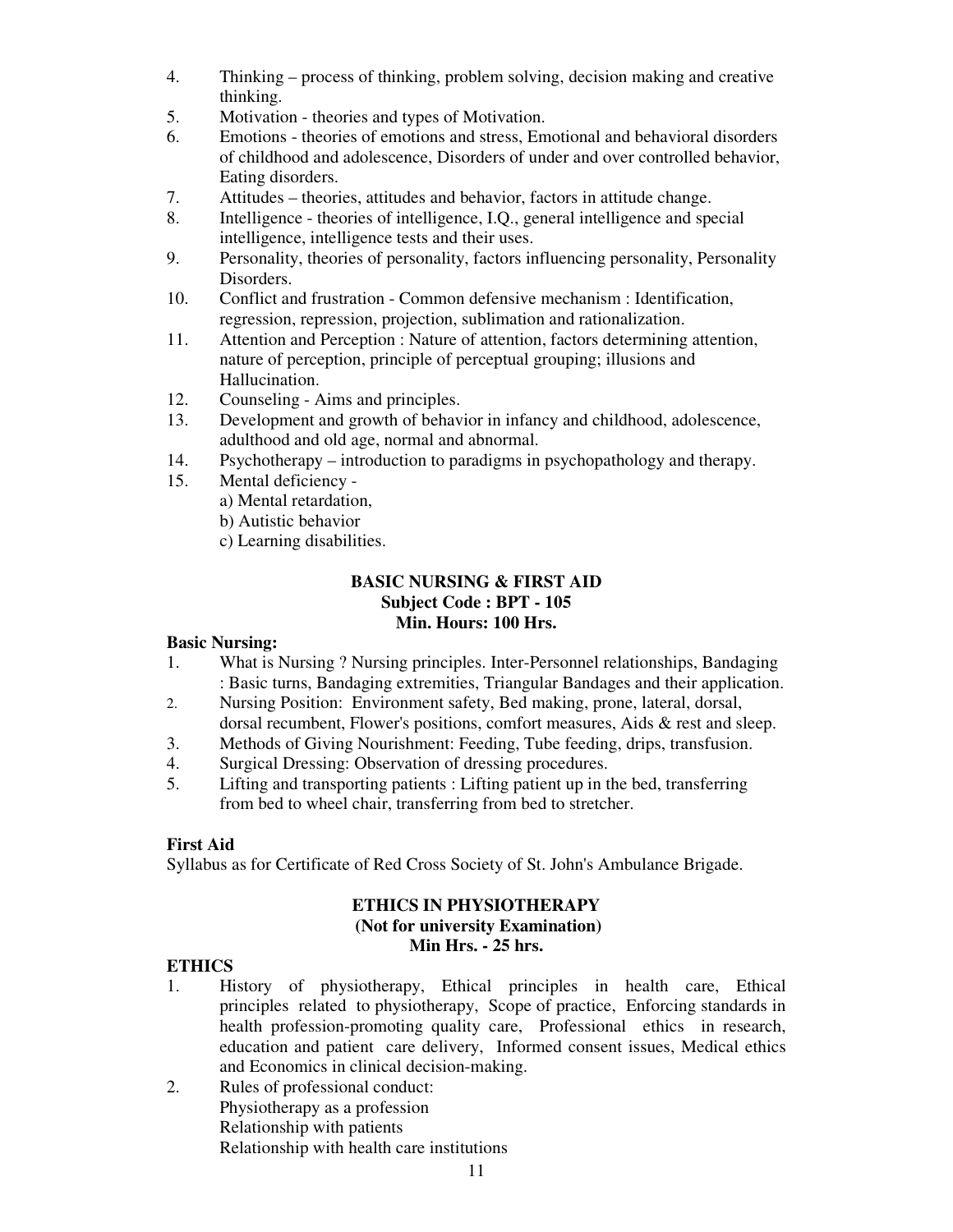Relationship with colleagues and peers

Relationship with medical and other professional.

3. Confidentiality and Responsibility, Malpractice and negligence, Provision of services and, advertising, Legal aspects: Consumer protection act, Legal responsibility of physiotherapist for their action in professional context and understanding liability and obligations in case of medico-legal action

#### **ENGLISH (Not for university Examination) (Min. Hrs - 40 Hrs. )**

1. Introduction:

 Study techniques, Organisation of effective note taking and logical processes of analysis and synthesis, the use of the dictionary, enlargement of vocabulary& effective diction.

- 2. Applied Grammar: Correct usage, the structure of sentences, the structure of paragraphs.
- 3. Written Composition: Precise writing and summarising, writing of bibliography, enlargement of vocabulary.
- 4. Reading and comprehension Review of selected materials and express oneself in one's words, enlargement of vocabulary.
- 5. The study of various forms of composition : Paragraph, essay, letter, summary, practice in writing.
- 6. Verbal communication: Discussions and summarization, debates, oral reports, use in teaching.

## **COMPUTER (Not for university Examination) Min. Hrs - Theory : 30 Practical : 30**

- 1. Basics of computer
- 2. Hardware and software
- 2. Input and output devices
- 3. Operating system DOS, etc
- 4. Internet-

 Email, social networking, application in medicine, browsing journals and article using internet

## **Bachelor of Physiotherapy (BPT) - Second Year**

#### **BIOMECHANICS AND KINESIOLOGY Subject Code: BPT-201 Min. Hrs: Theory- 80 Hrs., Practical - 80 Hrs. THEORY**

- 1. Mechanics Definition of mechanics and Biomechanics
- 2. Motion: definition, types of motion, plane and axis of motion, factor determining the kind and modification of motion.
- 3. Force Definition, diagrammatic representation of force, point of application, classification of forces, concurrent, coplanar and co-linear forces, composition and resolution of forces, angle of pulls of muscle
- 4. Friction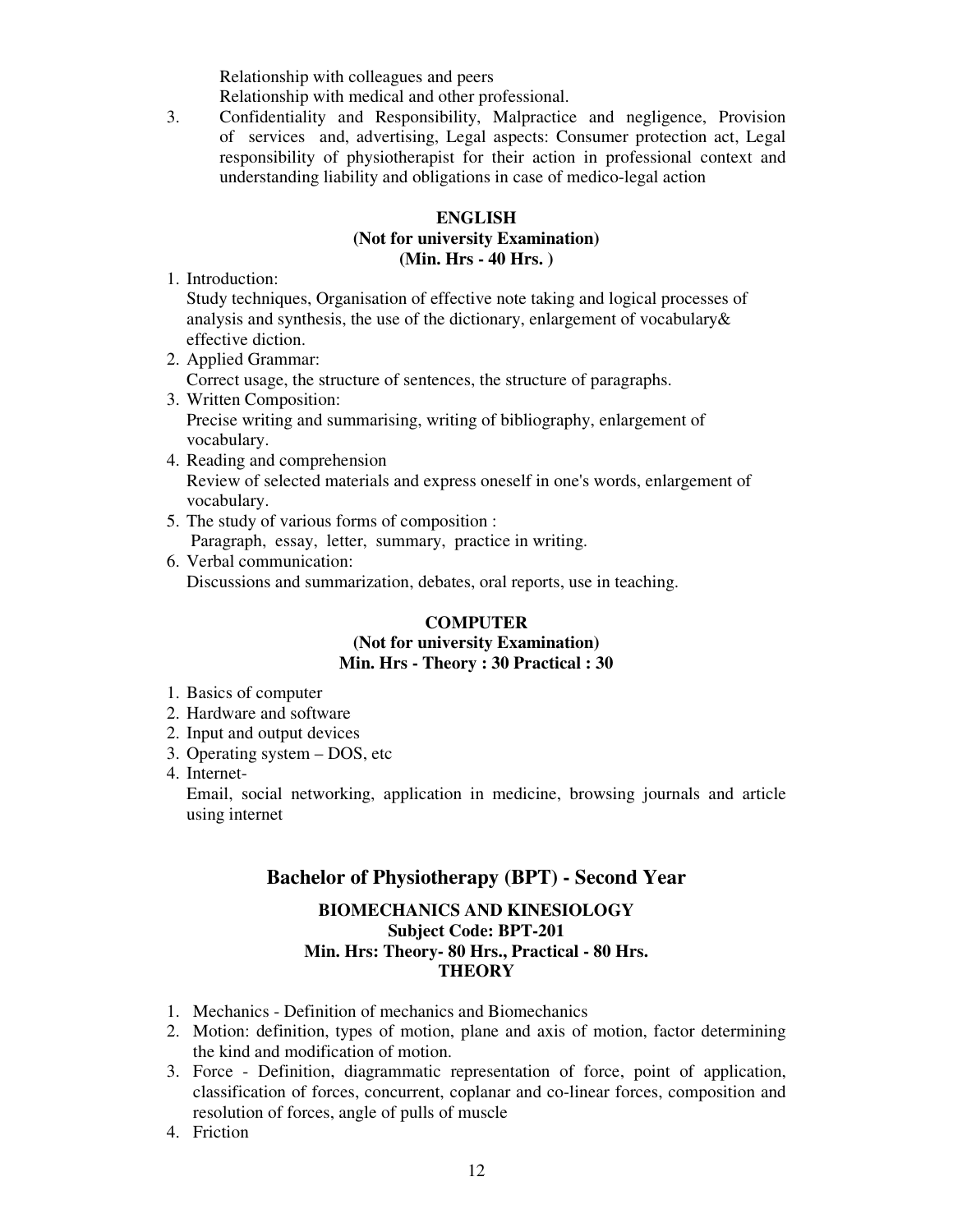- 5. Gravity Definition, line of gravity, Centre of gravity
- 6. Equilibrium Supporting base, types, and equilibrium in static and dynamic state
- 7. Levers Definition, function, classification and application of levers in physiotherapy & order of levers with example of lever in human body
- 8. Pulleys system of pulleys, types and application
- 9. Elasticity Definition, stress, strain, HOOKE'S Law
- 10. Springs properties of springs, springs in series and parallel, elastic materials in use
- 11. Muscular system
- 12. Definition, properties of muscle, muscular contraction, structural classification, action of muscle in moving bone, direction of pull, angle of pull, functional classification, coordination of muscular system.
- 13. Joint structures and functions:
	- i. Joint design, Structure of Connective Tissue, Properties of Connective Tissue, joint function, changes with disease, injury, immobilization, exercise, over use
	- ii. Structure and functions of upper extremity joints shoulder complex, elbow complex, wrist and hand complex
	- iii. Structure and functions of lower extremity joints hip joint, knee joint, ankle and foot complex
	- iv. Structure and functions of axial skeletal joints vertebral column craniocervical, thorax, lumbar, lumbo pelvic region
	- v. Structure and functions of tempromandibular joint
- 14. Posture dynamic and static posture, kinetic and kinematics of posture, analysis of posture, effect of age, pregnancy, occupation on posture.
- 15. Gait kinematics and kinetics of gait, gait in running and stair climbing.

- 1. Goniometry measurement of joint ROM
- 2. Identify Muscle work of various movements in body at different angle.
- 3. Identify normal and abnormal posture.
- 4. Normal gait with it parameters and identify abnormal gait with the problems in it.

#### **EXERCISE THERAPY - I Subject Code : BPT-202 Min. Hrs. : Theory - 80 Hrs., Practical - 80 Hrs. THEORY**

- 1. Introduction to exercise therapy
- 2. Mechanical principle applied in human body gravity, centre of gravity, line of gravity, base of support, equilibrium, axis and planes
- 3. Disability models ICIDH model of disability, Nagi model of disability, ICF model
- 4. Exercise physiology effect of exercise in various systems musculoskeletal, neuromuscular, cardiovascular, respiratory system
- 5. Movements
- 6. Passive movements definition, classification, indications, contra indications, advantages, limitations, techniques - emphasize PROM to upper, lower, neck and trunk muscles
- 7. Active movements definition, classification, indications, contra indications, advantages, limitations, techniques - emphasize active movements to upper, lower, and neck and trunk muscles
- 8. Starting positions muscle work, effect and uses and derived positions
- 9. Relaxation definition, types of relaxation, relaxation techniques
- 10. Suspension definition, types, uses and therapeutic applications
- 11. Balance static and dynamic balance, mechanism of balance control, balancing exercises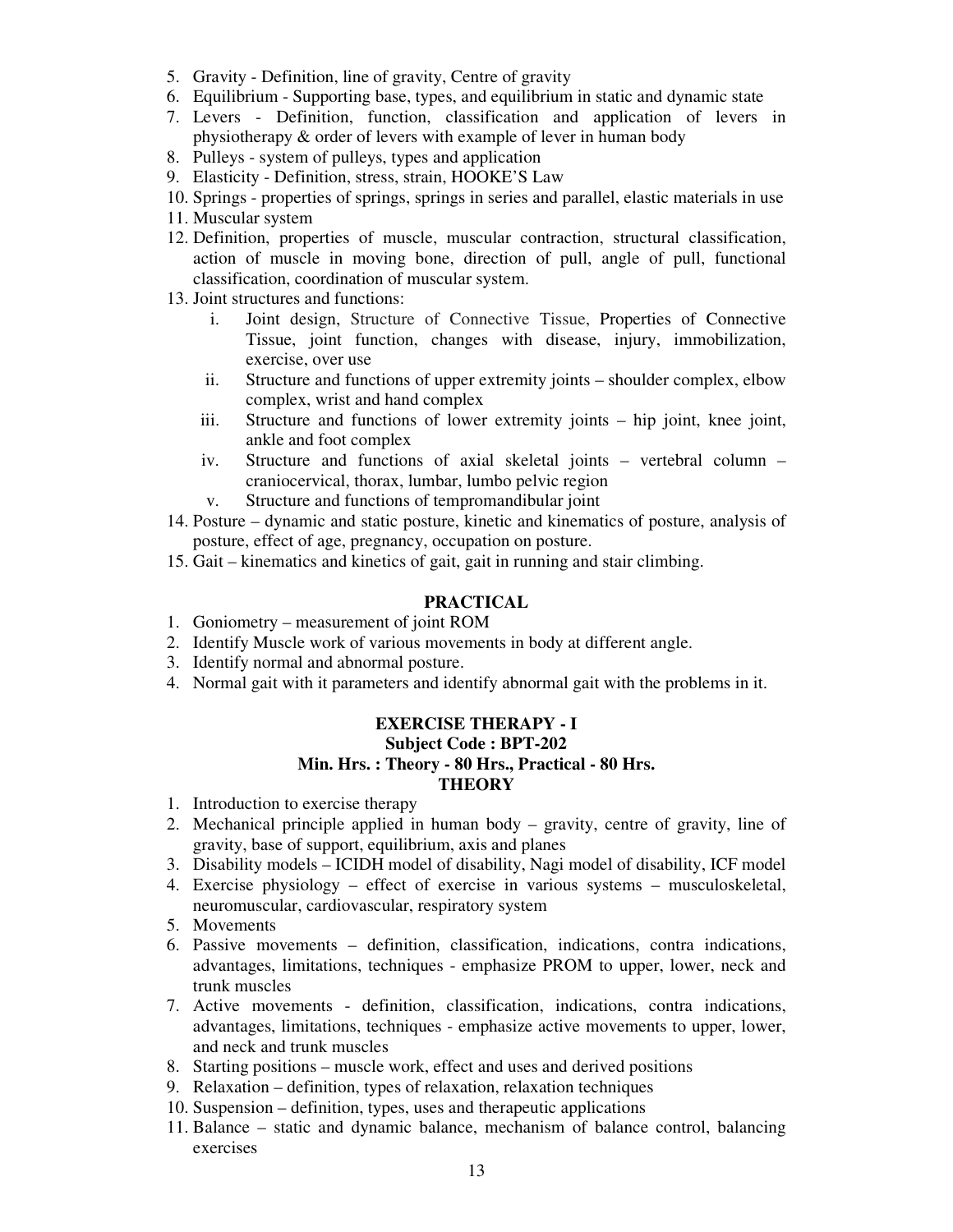- 12. Neuromuscular coordination causes of in coordination, exercises to improve coordination – Frenkle exercise
- 13. Joint range measurement Goniometer, types and techniques of measuring joint ROM
- 14. Measurement of limb length, girth
- 15. Manual muscle testing grading system, techniques- emphasize on skill to grade upper, lower, neck and trunk muscles.
- 16. Mobility aids crutches, canes, walker
- 17. Soft tissue manipulation (massage) history, types, techniques, physiological effects, therapeutic uses, contraindications

- 1. Starting positions and derived positions
- 2. Range of motion (PROM, AROM, AAROM) exercises to all joints
- 3. Measurement of joint range using goniometer
- 4. General and local Relaxation techniques
- 5. Suspension exercise to all major joints
- 6. Massage upper limb, lower limb, back, face
- 7. Manual muscle testing of individual muscles
- 8. Coordination exercises, balancing exercises

#### **ELECTRO THERAPY – I Subject Code: BPT-203 Min. Hrs. : Theory - 80 Hrs., Practical - 80 Hrs.**

#### **THEORY**

- 1. Basic components of electric current electrons, protons, neutrons, ions, matter, molecules
- 2. Current electricity static electricity, electric charge, conductors, conduction of electricity, resistance, factors effecting resistance with example in human body, insulation, unit of electric current – ampere, coulomb, volt, ohms law
- 3. Magnetism, theories of magnetism, properties of magnet.
- 4. Electromagnetic induction, electromagnetic radiation, laws governing radiations – Grouth's law, cosine law, inverse square law, law of reflection, rarefaction.
- 5. Electrical components transformer, capacitor, diode, valves
- 6. Types of electric current, wave forms, current modulation continuous, burst, beat, surge. Electric circuit in parallel and series.
- 7. Safety issues while using electrical equipments for patients and therapist
- 8. Muscle and nerve response to electrical stimulation polarization, depolarization and propagation of impulse.
- 9. Pain types of pain, pain pathway, theories of pain, Gate control theory of pain, pain modulation at various levels.
- 10. Low frequency currents:
	- a. Neuromuscular electrical stimulation physiological effects, therapeutic uses of electrical stimulation techniques – electrodes type, electrode size, electrode placement, stimulating points, methods of reducing skin electrode resistance, contraindications and precautions.
	- b. High voltage pulsed stimulation.
	- c. Russian stimulation.
	- d. Trans cutaneous Electrical Nerve stimulation (TENS) therapeutic uses of TENS, types, electrode placement in TENS, contraindications and precautions
	- e. Iontophoresis mechanism, biophysical effect, medication dosage, medicated ions used, techniques of application.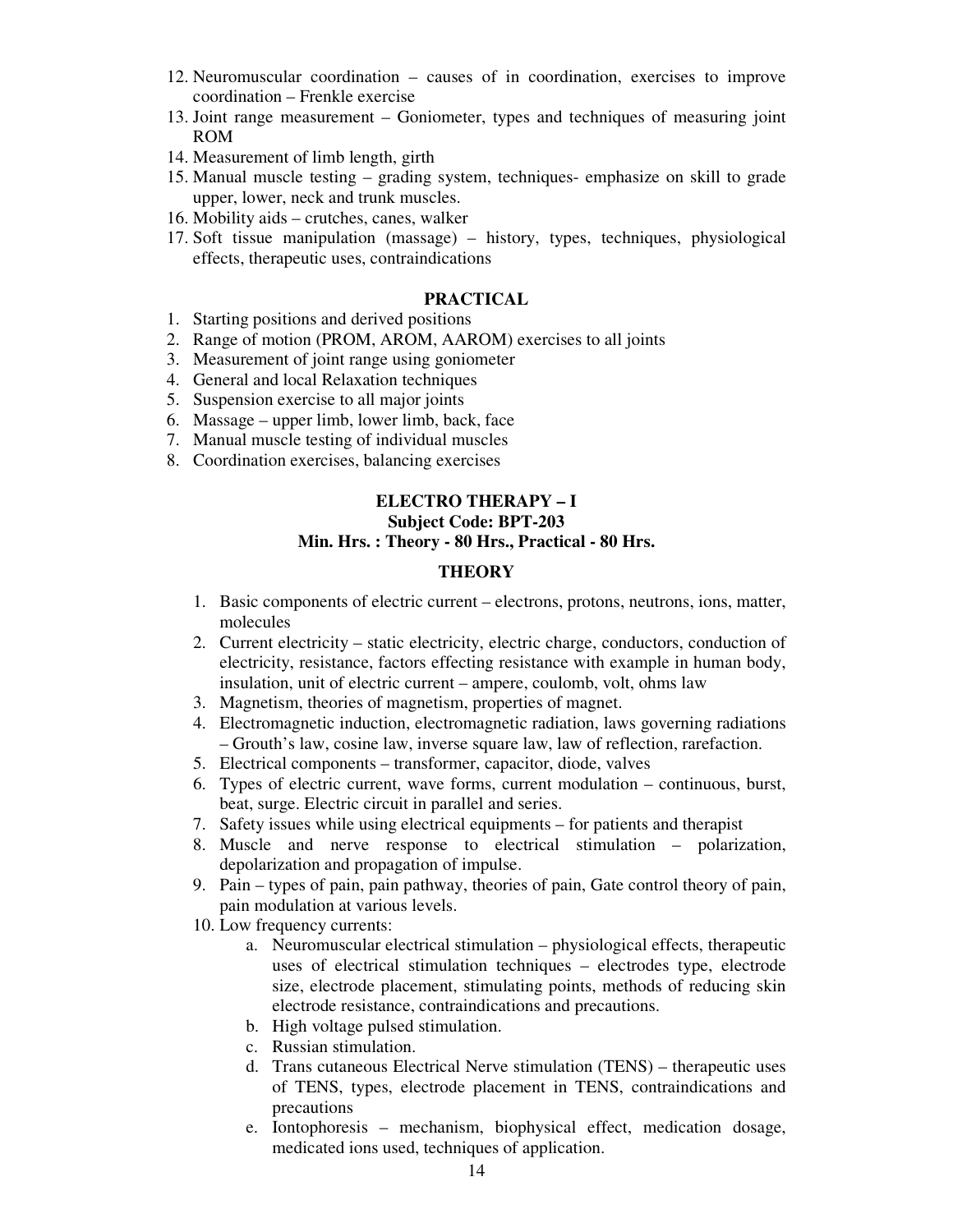- 11. Electro diagnostic test FG test, strength duration curve, chronaxie, reobase
- 12. Interferential therapy (IFT) physiological effects, therapeutic indications, methods of application, sweep, base, contraindication and precautions.

- 1. Identify basic electrical components in electrotherapeutic equipments.
- 2. Reading of medical records, indentifying indications and contraindications for electrotherapy.
- 3. Stimulation of motor points, stimulation of individual muscle and group muscle
- 4. Faradic foot bath, Faradism under pressure.
- 5. Plotting SD graph, diagnosis using electro diagnostic test FG test and SD curve.
- 6. Placement of electrodes in TENS & IFT with dosimeter for various indications.

## **MEDICAL MICROBIOLOGY Subject Code: BPT-204 Min. Hrs. : Theory - 60 Hrs., Practical - 40Hrs. THEORY**

- 1. Introduction & History of Microbiology
- 2. Classification of microorganism : Bacterial Morphology, cells structure, difference between prokaryotes & eukaryotes, capsule, flagella, fimbrae, pilli, cell wall, plasma membrane, cytoplasm, ribosomes etc.
- 3. Bacteriology Classification of Bacteria, Morphological characteristics of different bacteria.
- 4. Bacterial growth/Reproduction : Growth curve
- 5. Sterilization & disinfection :
	- a) Physical Methods
	- b) Chemical Methods
	- c) Mechanism of Sterilizations
	- d) Difference between sterilization and disinfection.
- 6. Modes of transmission of diseases
	- a) Various routes of spread of infection.
	- b) Hospital acquired infection.
	- c) Bacterias responsible for nosocomial infectious
- 7. Bacterial diseases (in brief):
	- Mycobacterial diseases: Tuberculosis, Leprosy and Syphilis.
	- Bacterial disease: Pyogenic, Diphtheria, Gram negative infection, Bacillary dysentery.
- 8. Viral diseases (in brief) : Poliomyelitis, Herpes, Rabies, Measles, Rickttsia, Chlamydial infection, HIV infection.
- 9. Fungal diseases and opportunistic infections (in brief).
- 10. Food sanitation
	- a) Hygiene in restaurants & kitchens.
	- b) Health of food handlers & hygiene.
	- c) Disease caused by infected food & water.
- 11. Immunity
	- a) Active, passive
	- b) Natural, acquired
	- c) Antigen
	- d) Antibody, type of antibodies
	- e) Antigen antibody reactions.
	- f) Mechanism of immunity
	- g) Immunization.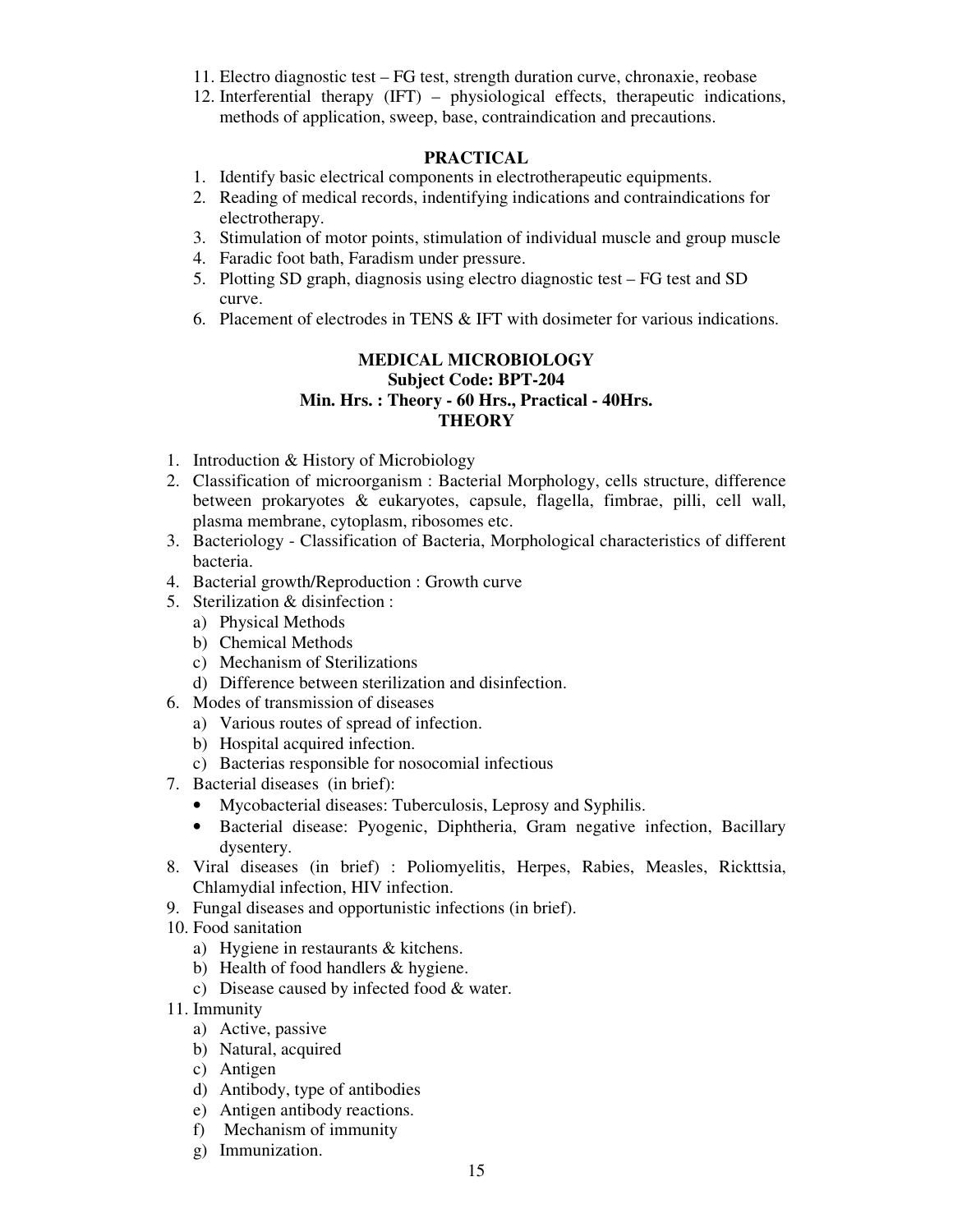12. AIDS - Aetiology, modes of transmission, diagnostic procedure.

13. Handling of infected material.

#### **PRACTICAL**

- 1. Preparation of smear.
- 2. Basic staining methods
- 3. Identification of bacteria on the basis of staining.
- 4. Basic knowledge of media and culture of bacteria.
- 5. Colony characteristics of common bacteria.

## **PATHOLOGY**

#### **Subject Code: BPT-205 Min. Hrs. : Theory - 60 Hrs., Practical - 40Hrs. THEORY**

- 1. Introduction to Pathology
- 2. Cell injuries:
	- Aetiology and Pathogenesis with a brief recall of important aspects of normal cell structure.
	- Reversible cell injury: Types, Sequential changes, Cellular swellings, vacuolation, Hyaline changes, Mucoid changes.
	- Irreversible cell injury: Types of Necrosis & Gangrene, Autolysis.
	- Pathologic calcification: Dystrophic and Metastatic. Intracellular Accumulations.

3. Inflammation and Repair

- Acute inflammation: features, causes, vascular and cellular events, Inflammatory cells and Mediators.
- Chronic inflammation: Causes, Types, Classification nonspecific and granulomatous with examples.
- Repair, Wound healing by primary and secondary union, factors promoting and delaying the process. Healing in specific site including bone healing.
- 4. Circulatory Distrurbances
	- Hyperemia/Ischemia and Haemorrhage
	- Edema: Pathogenesis and types.
	- Chronic venous congestion: Lung, Liver, Spleen, Systemic Pathology
	- Thrombosis and Embolism: Formation, Fate and Effects.
	- Infarction: Types, Common sites.
	- Shock: Pathogenesis, types, morphologic changes.
- 5. Growth Disturbances and Neoplasia
	- Atrophy, Hypertrophy, Hyperplasia, Aplasia, Hypoplasia, dysplasia. Precancerous lesions.
	- Neoplasia: Definition, classification, Biological behaviour: Benign and Malignant (brief idea), Carcinoma and Sarcoma.
- 6. Hematology
	- Constituents of blood and bone marrow, Regulation of hematopoiesis.
	- Anemia: Classification, clinical features & lab diagnosis (brief idea).
	- Hemostatic disorders, Vascular and Platelet disorders & lab diagnosis.
	- Coagulopathies (i) Inherited (ii) Acquired with lab diagnosis.
	- Leukocytic disorders: Leukocytosis, Leukopenias, Leukemoid reaction.
	- Leukemia: Classification, clinical manifestation, pathology and Diagnosis (brief idea).
- 7. Respiratory System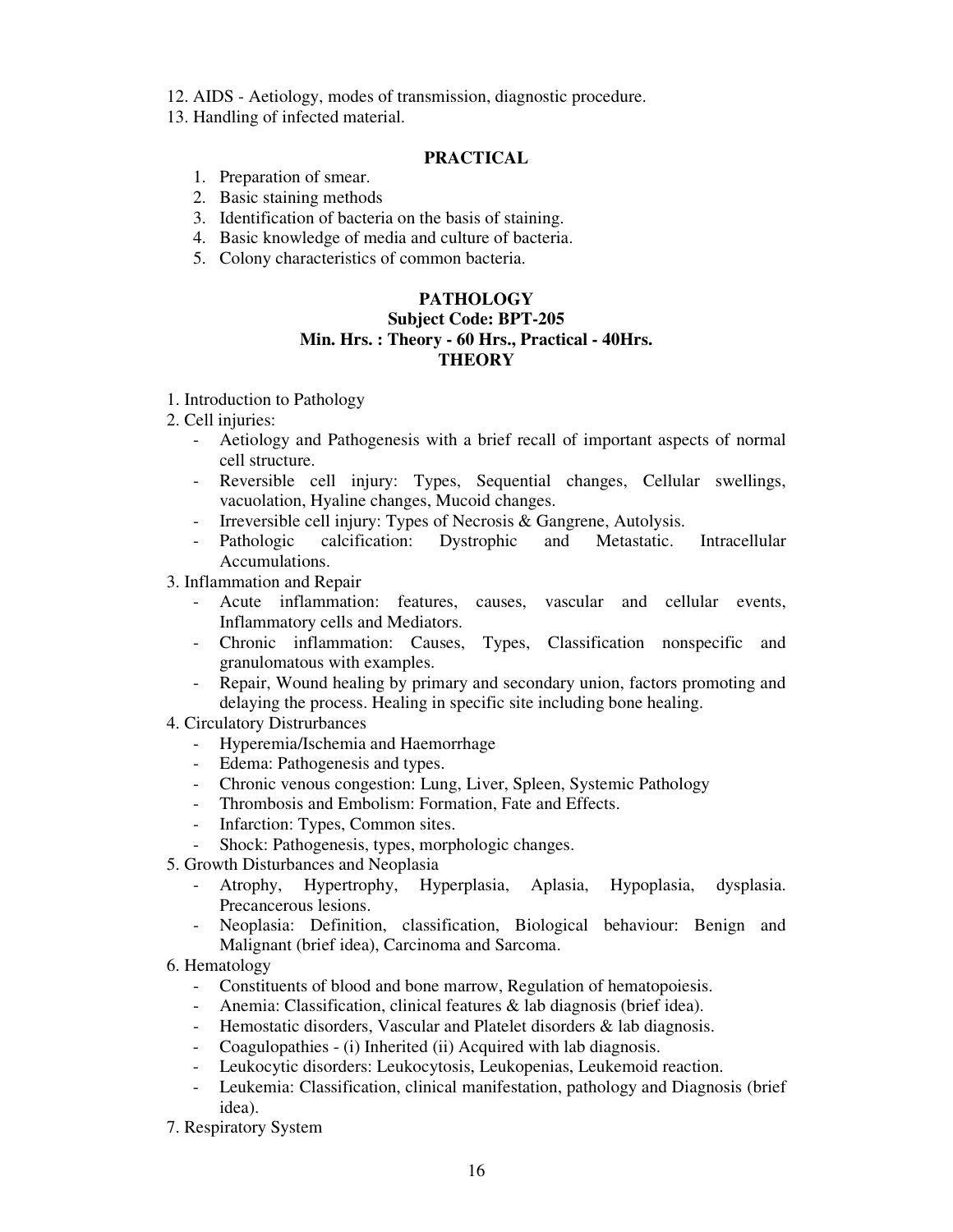- Pneumonia, Bronchitis, Bronchiectasis, Asthma, Tuberculosis, Carcinoma of lungs, Occupational lung diseases
- 8. Cardiovascular Pathology
	- Congenital Heart diseases: Atrial septal defect, Ventricular septal defect, Fallot's tetralogy, Patent ductus arteriosu,. Endocarditis, Rheumatic Heart disease.
	- Vascular diseases: Atherosclerosis, Monckeberg's medial calcification.
	- Ischemic heart Disease: Myocardial infarction.
- 9. Hepato Biliary Pathology
	- Jaundice: Types, aetio-pathogenesis and diagnosis.
- 10. Musculoskeletal System
	- Osteomyelitis: acute, chronic, tuberculous, mycetoma
	- Metabolic diseases: Rickets/ Osteomalacia, osteoporosis, Hyperparathyroidism, Paget's disease.
	- Tumours Classification: Benign, Malignant, Metastatic and synovial sarcoma.
	- Arthritis: Suppurative, Rheumatoid. Osteoarthritis, Gout, Tuberculous.
- 11. Endocrine pathology
	- Non-neoplastic lesions of Thyroid: Thyrotoxicosis, myxedema,
- 12. Neuropathology
	- Inflammations and Infections: TB Meningitis, Pyogenic Meningitis, viral meningitis and Brain Abscess, Tuberculosis, Cysticercosis.
- 13. Dermatopathology:
	- Skin tumors: Squamos cell carcinoma, Basal cell carcinoma, Melanoma (brief idea)
- 14. Congenital Myopathy & mysthenia gravis

- 1. Collection of blood and anticoagulants used..
- 2. Discussion about parts of microscope and different types of microscopes used in pathology.
- 3. Staining of slide by Leishman method.
- 4. Study of peripheral blood smear.
- 5. Estimation of hemaglobin by Sahli's method and discussion of other methods used.
- 6. ESR
- 7. Identification of various instruments in pathology lab & their uses (eg. Neubar chamber, RBC, WBC, pipette etc.).
- 8. Bleeding Time, Clotting Time.

#### **PHARMACOLOGY Subject Code: BPT-206 Min. Hrs. : 70 Hrs.**

- 1. General Pharmacology:
	- Introduction, Definitions, Classification of drugs, Sources of drugs, Routes of drug administration,
	- Distribution of drugs, Metabolism and Excretion of drugs, Pharmacokinetics, Pharmacodynamics,
	- Factors modifying drug response.
	- Elementry knowledge of drug toxicity, drug allergy, drug resistance, drug potency, efficacy & drug antagonism.
- 2. Autonomic Nervous system
	- General considerations The Sympathetic and Parasympathetic Systems, Receptors, Somatic Nervous System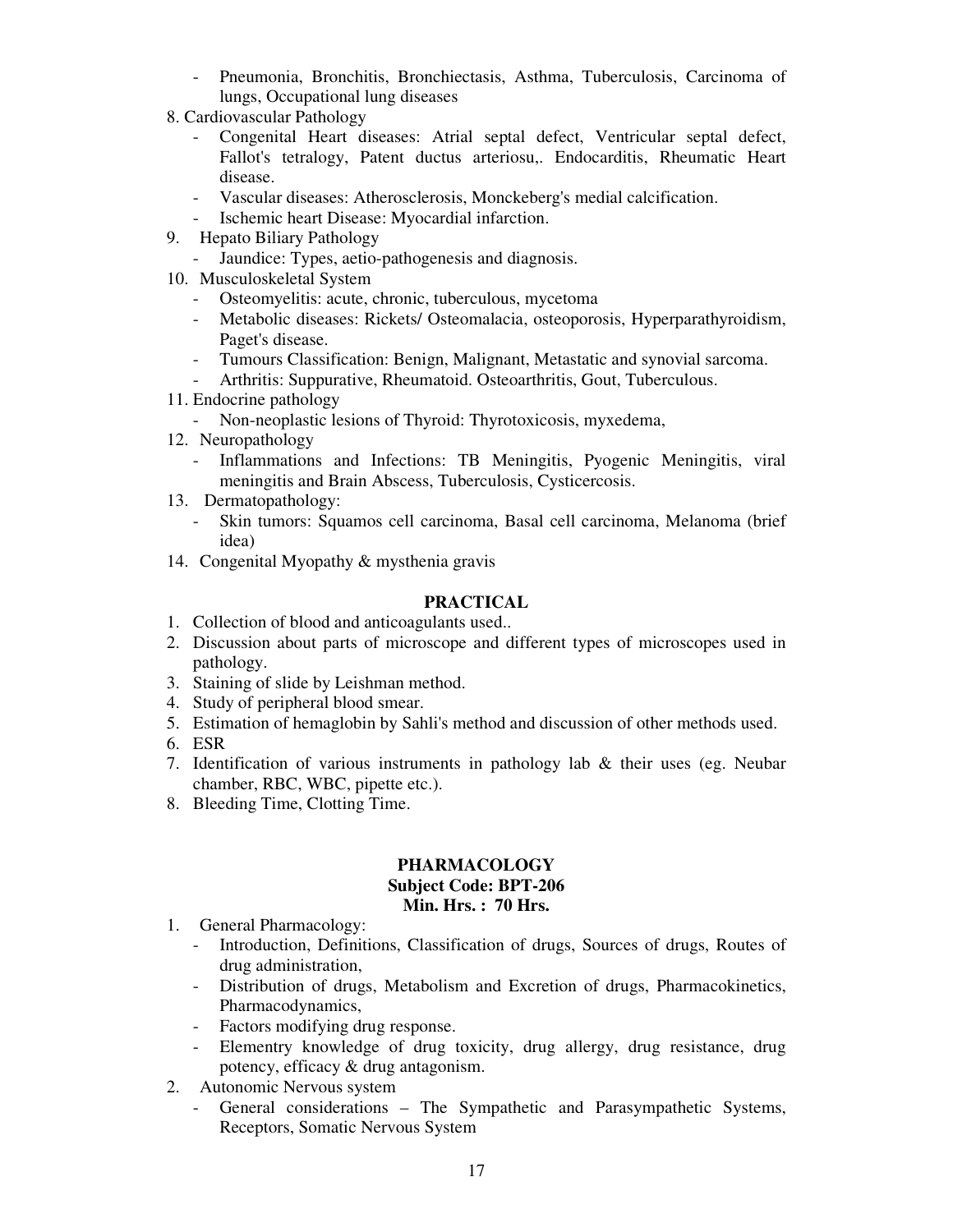- Cholinergic and Anti-Cholinergic drugs, Adrenergic and Adrenergic blocking drugs, Peripheral muscle relaxants.
- 3. Cardiovascular Pharmacology (in brief) :
	- Drugs Used in the Treatment of Heart Failure: Digitalis, Diuretics, Vasodilators, ACE inhibitors
	- Antihypertensive Drugs: Diuretics, Beta Blockers, Calcium Channel Blockers, ACE Inhibitors, Central Acting Alpha Agonists, Peripheral Alpha Antagonists, Direct acting Vasodilators
	- Antiarrhythmic Drugs
	- Drugs Used in the Treatment of Vascular Disease and Tissue Ischemia: Vascular Disease, Hemostasis Lipid-Lowering agents, Antithrombotics, Anticoagulants and Thrombolytics
	- Ischemic Heart Disease Nitrates, Beta-Blockers, Calcium Channel Blockers
	- Cerebral Ischemia
	- Peripheral Vascular Disease
- 4. Neuropharmacology (in brief) :
	- Sedative-Hypnotic Drugs: Barbiturates, Benzodiazepines
	- Antianxiety Drugs: Benzodiazepines, Other Anxiolytics
	- Drugs Used in Treatment of Mood Disorders: Monoamine Oxidase Inhibitors, Tricyclic Antidepressants, Atypical Antidepressants, Lithium
	- Antipsychotic drugs
- 5. Disorders of Movement (in brief) :
	- Drugs used in Treatment of Parkinson's Disease
	- Antiepileptic Drugs
	- Spasticity and Skeletal Muscle Relaxants
- 6. Inflammatory/Immune Diseases-
	- Non-narcotic Analgesics and Nonsteroidal Anti-Inflammatory Drugs: Acetaminophen, NSAIDs, Aspirin, Nonaspirin NSAIDs, drug Interactions with NSAIDs
	- Glucocorticoids: Pharmacological Uses of Glucocorticoids, adverse effects, Physiologic Use of Glucocorticoids
	- Drugs Used in Treatment of Arthritic Diseases: Rheumatoid Arthritis, Osteoarthritis, Gout
	- Drugs Used in the Treatment of Neuromuscular Immune/Inflammatory Diseases: Myasthenia gravis, Idiopathic Inflammatory Myopathies, systemic lupus Erythmatosus, Scleroderma, Demyelinating Disease
- 7. Respiratory Pharmacology (in brief) : Obstructive Airway Diseases, Drugs used in Treatment of Obstructive airway Diseases, Allergic Rhinitis
- 8. Digestion and Metabolism (in brief):
	- Gastrointestinal Pharmacology: Peptic Ulcer Disease, Constipation, Diarrhea
	- Drugs Used in Treatment of Diabetes Mellitus: Insulin, Oral Hypoglycemics
- 9. Geriatrics:
	- Pharmacology and the geriatric Population: Adverse effects of special concern in the Elderly, Dementia, Postural hypotension, urinary incontinence.

## **Bachelor of Physiotherapy (BPT) Third Year**

## **EXERCISE THERAPY – II Subject Code: BPT-301 Min. Hrs. : Theory - 100 Hrs., Practical - 100 Hrs. THEORY**

1. Joint mobilization: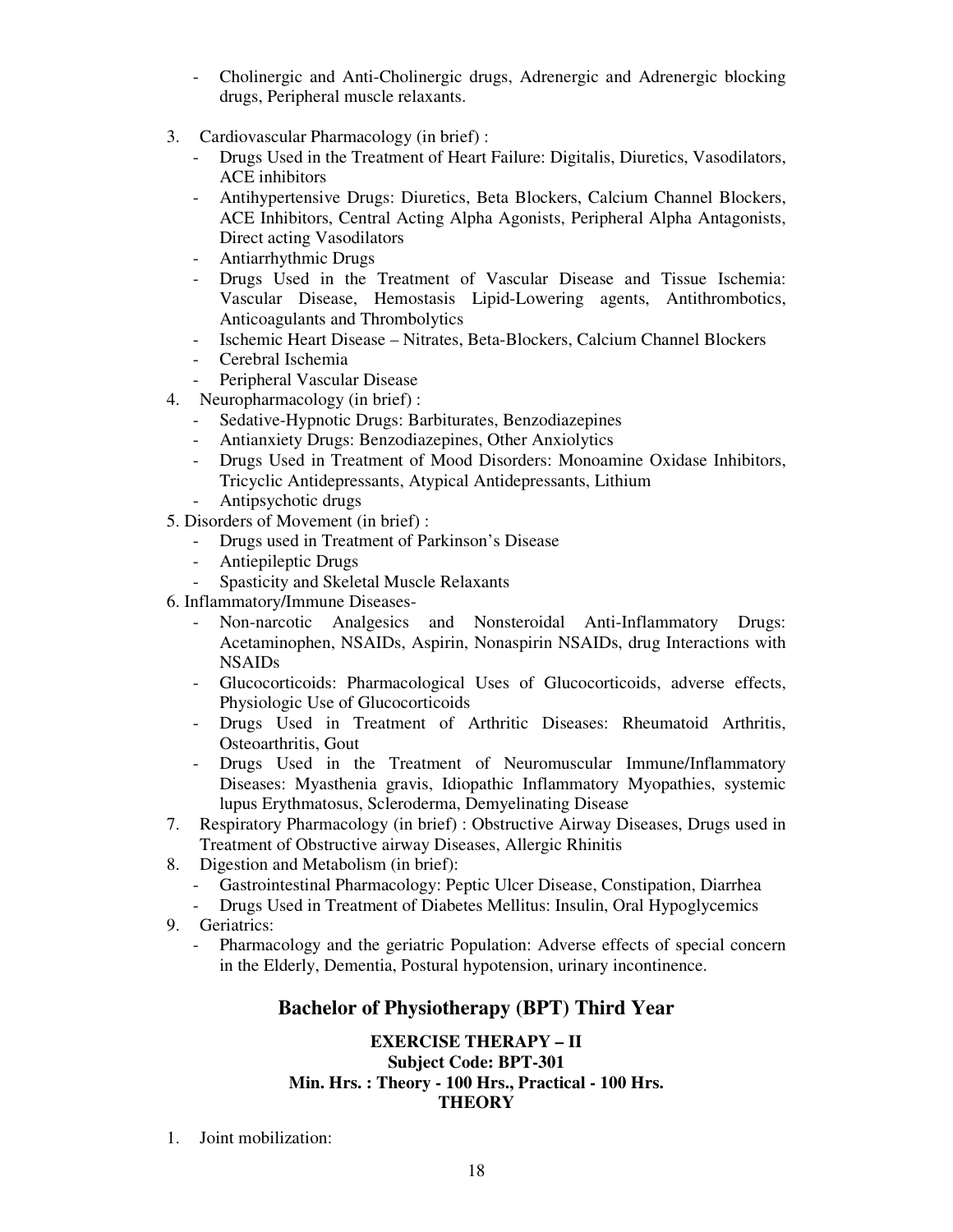Definition – Mobilization, Manipulation, indications, limitations, contraindications and precautions, applications of Mobilization technique to various joints. Principles of Maitland, Mulligan and Meckzi joint Manipulation techniques.

2. Stretching:

Definition, properties of soft tissue, mechanical and neurophysiological properties of connective tissue, mechanical properties of non contractile tissue. Determinants, type and effect of stretching, precautions, general applications of stretching technique.

3. Resisted exercise:

Definition – strength, power, endurance. Guiding principle of resisted exercise, determinants, types Manual and Mechanical Resistance Exercise, Isometric Exercise, Dynamic Exercise - Concentric and Eccentric, Dynamic Exercise - Constant and Variable Resistance, Isokinetic Exercise, Open-Chain and Closed-Chain Exercise, precautions, contraindications

Progressive Resistance Exercise - de Lormes, Oxford, MacQueen, Circuit Weight Training, Plyometric Training—Stretch-Shortening Drills, Isokinetic Regimens

- 4. Proprioceptive Neuromuscular Facilitation Principles, Diagonal patterns of movements, Basic procedures, Upper Extremity Diagonal patterns, Lower Extremity Diagonal Patterns. Technique in PNF – Rhythmic Initiation, Repeated Contractions, Reversal of Antagonists, Alternating Isometrics, Rhythmic Stabilization.
- 5. Aerobic Exercises Definitions, Physiological response to Aerobic Exercise, Evaluation of aerobic capacity – exercise testing, Determinant of Aerobic Exercise, Physiological Changes with Aerobic Training, Aerobic Exercise Program, Applications of Aerobic Program in patients with chronic illness.
- 6. Hydrotherapy: Definitions, Goals and Indications, Precautions and Contraindications, Properties of water, Therapeutic Exercises in Hydrotherapy, Special equipments used.
- 7. Balance training: Definition and Key terms, Balance control, Components of balance, Balance Impairment, Examination of Impaired Balance, Balance training Exercises.
- 8. Posture:

 Normal Postural Control, Postural Alignment, Postural Stability, Postural Impairment and Mal-Alignment, Postural Training.

9. Breathing Exercises: Aims and Goals of Breathing Exercises, Procedures of Diaphragmatic Breathing, Segmental Breathing, Pursed-Lip Breathing, Preventing and Relieving Episodes of Dyspnea, Positive Expiratory Pressure Breathing, Respiratory Resistance Training, Glossopharyngeal Breathing.

 Exercises to mobilize the chest, Postural Drainage, Manual Technique used in Postural Drainage, Postural Drainage Positions, Modified Postural Drainage.

- 10. Gait Training: Definition, Different methods of Gait Training, Gait Training in Parallel Bars, Walking Aids: Types: Crutches, Canes, Frames; Principles and training with walking aids**.**
- 11. Soft Tissue Injury: General Description of Inflammation and repair, Acute, Sub Acute, and Chronic stage, General Treatment Guidelines.
- 12. Yoga: History, Introduction, Classification, Various Asana

## **PRACTICAL**

- 1. Joint Mobilisation to individual joint
- 2. Stretching of individual and group muscles
- 3. Resisted exercises to individual and group muscles, open and closed kinematic exercises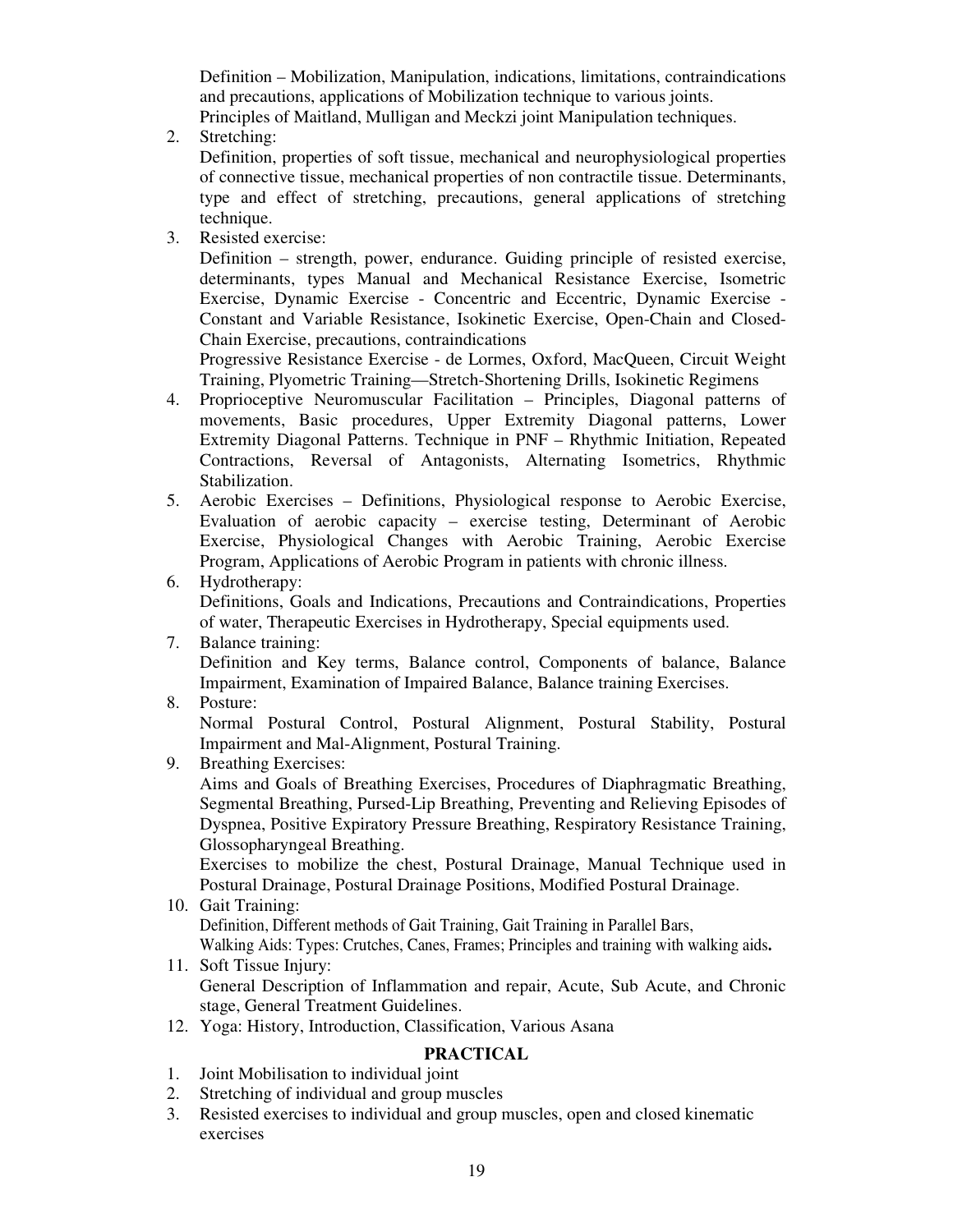- 4. PNF patterns to upper and lower limb.
- 5. Various types breathing exercises, chest mobilization exercises, postural drainage
- 6. Gait training with various walking aids

## **ELCTROTHERAPY - II Subject Code: BPT 302 Min. Hrs. : Theory - 100 Hrs., Practical - 100 Hrs.**

#### **THEORY**

- 1. Introduction to high frequency current, Electro Magnetic Spectrum
- 2. SWD: Define short wave, Frequency & Wavelength of SWD, Principle of Production of SWD, Circuit diagram & Production of SWD, Methods of Heat Production by SWD treatment, Types of SWD Electrode, Placement & Spacing of Electrodes, Tuning, Testing of SWD Apparatus, Physiological & Therapeutic effects, Indications & Contraindications, Dangers, Dosage parameters. Pulsed Electro Magnetic Energy
- 3. Micro Wave Diathermy: Define Microwave, Wave length & Frequency, Production of MW, Applicators, Dosage Parameters, Physiological & Therapeutic effects, Indications & Contraindications, Dangers of MWD.
- 4. Ultrasound: Define Ultrasound, Frequency, Piezo Electric effects: Direct, Reverse, Production of US, Treatment Dosage parameters: Continous & Pulsed mode, Intensity, US Fields: Near field, Far field, Half value distance, Attenuation, Coupling Media, Thermal effects, Nonthermal effects, Principles & Application of US: Direct contact,

Water bag, Water bath, Solid sterile gel pack method for wound. Uses of US, Indications & Contraindications, Dangers of Ultrasound. Phonophoresis: Define Phonophoresis, Methods of application, Commonly used drugs, Uses. Dosages of US.

- 5. IRR: Define IRR, wavelength & parameters, Types of IR generators, Production of IR, Physiological & Therapeutic effects, Duration & frequency of treatment, Indication & Contraindication.
- 6. UVR: Define UVR, Types of UVR, UVR generators: High pressure mercury vapour lamp, Water cooled mercury vapour lamp, Kromayer lamp, Fluorescent tube, Theraktin tunnel PUVA apparatus. Physiological & Therapeutic effects. Sensitizers & Filters. Test dosage calculation. Calculation of E1, E2, E3, E4 doses. Indications, contraindications. Dangers Dosages for different therapeutic effects, Distance in UVR lamp.
- 7. LASER: Define LASER. Types of LASER. Principles of Production. Production of LASER by various methods. Methods of application of LASER. Dosage of LASER. Physiological &Therapeutic effects of LASER. Safety precautions of LASER. Classifications of LASER Energy density & power density.
- 8. Wax Therapy: Principle of Wax Therapy application latent Heat, Composition of Wax Bath Therapy unit, Methods of application of Wax, Physiological & Therapeutic effects, Indications & Contraindication, Dangers.
- 9. Contrast Bath: Methods of application, Therapeutic uses, Indications & Contraindications.
- 10. Moist Heat Therapy: Hydro collator packs in brief, Methods of applications, Therapeutic uses, Indications & Contraindications.
- 11. Fluidotherapy: Construction, Method of application, Therapeutic uses, Indications & Contraindications.
- 12. Cryotherapy: Define- Cryotherapy, Principle- Latent heat of fusion, Physiological & Therapeutics effects, Techniques of Applications, Indications & Contraindications, Dangers, and Methods of application with dosage.
- 13. EMG and Nerve Conduction Velocity test, Biofeed back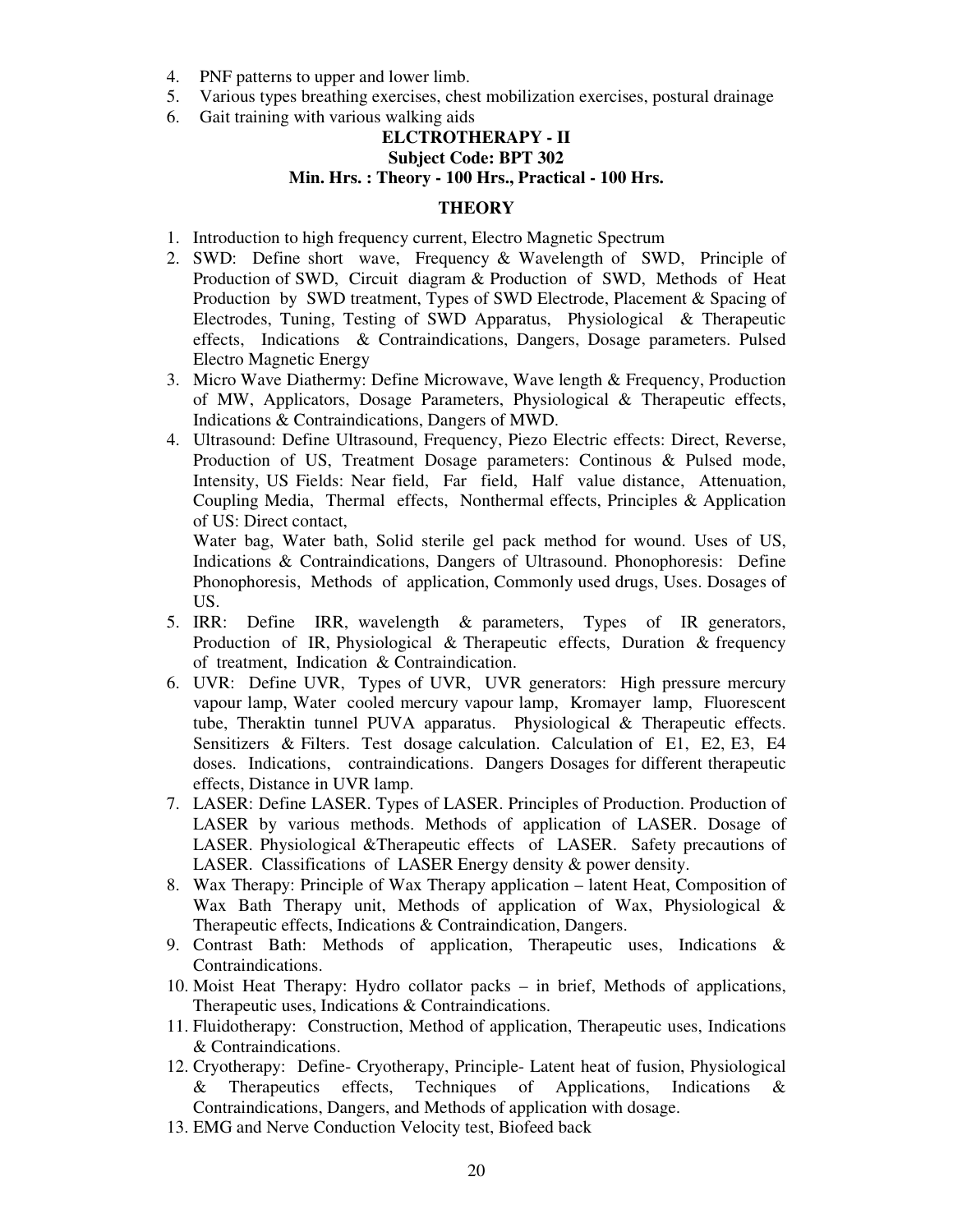The student of Electrotherapy must be able to demonstrate the use of electrotherapy modalities applying the principles of electrotherapy with proper techniques, choice of dosage parameters and safety precautions.

- 1. Application of Ultrasound for different regions-various methods of application
- 2. Demonstrate treatment techniques using SWD, IRR and Microwave diathermy
- 3. Demonstrate the technique of UVR exposure for various conditions calculation of test dose
- 4. Calculation of dosage and technique of application of LASER
- 5. Technique of treatment and application of Hydrocollator packs, cryotherapy, contrast bath, wax therapy

#### **ORTHOPAEDICS Subject Code: BPT-303 Min. Hrs. : 120 Hrs**

- 1. Introduction to Orthopaedics: An Orthopaedic patient, history taking, clinical features, clinical examination, and investigation (X- ray, CT scans, MRI scan, Bone scan)
- 2. Injuries of muscle & tendons : etiology & management.
- 3. Bony & Soft tissue injuries : Injury & repair, Clinical presentation, evaluation & general principles of rehabilitation management, Tenosynovitis, Bursitis etc.
- 4. Fractures
	- a. Types, Healing, complications, general principles of treatment.
	- b. Fracture of Spine, pelvis, hip joint, femur, patella, knee joint, cartilage and ligaments, tibia, fibula, ankle, calcaneum, metatarsals, calvicle, scapula, ribs, humerus, elbow joint, radius, ulna, scaphoid, metacarpals & phalanges.
	- c. Fracture separation of epiphysis.
- 5. Inflammation of bones & joints (Clinical features, evaluation, conservative & surgical management)
	- a) Bones Osteomyelitis- osteomyelitis pyogenic & tubercular, osteoarthritis.
	- b) Joints Rheumatoid arthritis, Juvenile Arthritis, Reiter's disease, Polymyalgia rheumatica, Gout, Ankylosing spondylitis, Neuropathic- joints, haemophilic arthropathy, Avascular necrosis.
- 6. Nutritional & metabolic diseases of bones :
	- Rickets, Osteomalacia & Osteoporosis.
- 7. Spine deformities:

 Clinical features, diagnosis, management of Scoliosis, Kyphosis, Lordosis, Spondylosis, prolapse of intervertebral disc, cord compression, sacralization and traumatic deformities (paraplegia & quadriplegia).

- 8. Infections of Musculoskeletal system
	- a. Bacterial infections
	- b. Tubercular infections, Leprosy, Pott's paraplegia
- 9. Congenital malformations (in brief description with outline of treatment):
	- a. Congenital Hip Displasia, Congenital Talipes Equinovarus / Calcaniovalgus, Arthrogryposis Multiplex Congenita, Congenital Torticolis, Acromelia, phocomelia, Amelia,
	- b. Spina Bifida: all types, clinical presentation, sequel & management
- 10. Developmental diseases of skeleton: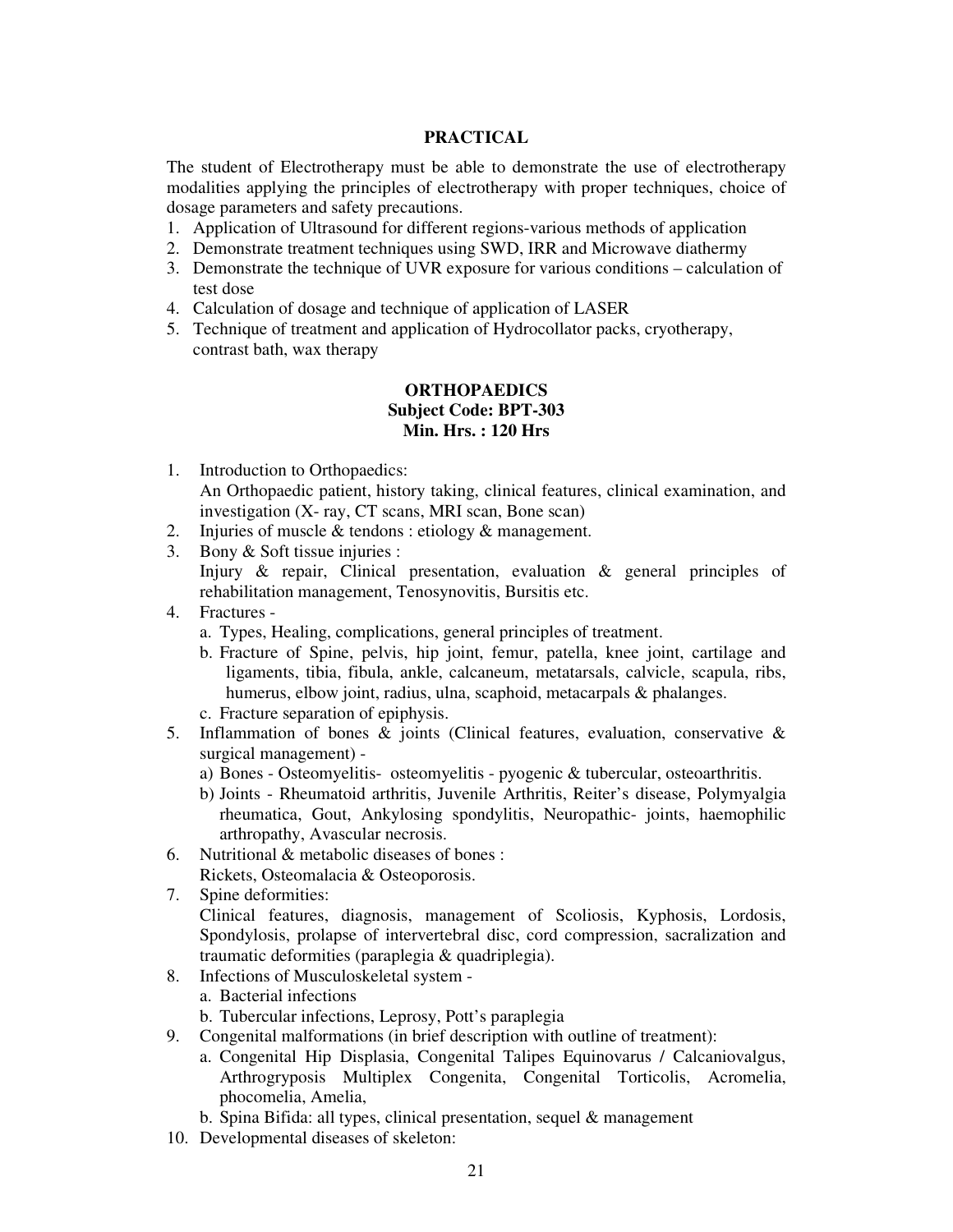Osteogenesis imperfecta, heterotopic ossification, Osteochondritis, Perthes' disease.

- 11. Neuromuscular diseases:
	- a) Volkmann's Ischaemic contracture, obstetrical paralysis, and peroneal muscular atrophy
	- b) Poliomyelitis orthopaedic aspects and treatment of deformities.
- 12. Upper Limbs:

 Clinical presentation, evaluation, conservative & surgical management of rotator cuff injuries, adhesive capsulitis, bursitis, biceps tendonitis, shoulder dislocation, snapping & winged scapula, tennis and golfer elbow, olecranon bursitis, soft tissue injuries, sprains and strains, Arthritic conditions, tenosynovitis, Carpal tunnel syndrome, wrist drop, claw hand, mallet finger, Duputyren's contracture, reflex sympathetic dystrophy, common fractures and dislocations.

13. Lower Limb:

 Clinical presentation, evaluation, conservative & surgical management of Arthritic conditions, soft tissue injuries, sprains and strains, achillis tendonitis, bursitis, plantar fascitis, deformities, reflex sympathetic dystrophy, neuropathic Joints, common fractures and dislocations, prescavus, pesavaglus, hallus valgus footstrains, metatarasalgia, hallus rigidus, ingrowing toe nail.

- 14. Neuro-vascular Diseases : Orthopaedic aspects and treatment of - Nerve injuries (major nerves), Plexus injuries
- 15. Amputations :

 Justification, outline of surgical approaches, incisions, procedures, indications, contraindications, complications & management.

- 16. Bone tumors : benign & malignant (in brief)
- 17. Operations : Reconstructive arthoplasty, arthodesis, bone grafting, osteotomy, tenden transplantation & transfer, nerve- neurolysis, suture, graft and decompression.
- 18. Othopaedic splints and appliances.
- 19. Tractions : Skin, skeleton (in brief).
- 20. Foot arches & their complications.
- 21. Rehabilitation of patients.

## **GENERAL MEDICINE INCLUDING PEDIATRICS & PSYCHIATRY Subject Code: BPT – 304 Min. Hrs. : 120 Hrs.**

1. Introduction:

Brief outline of subject of medicine, a medical patient, common signs & symptoms of disease

- 2. Infectious Diseases: Brief description of concept of infection, types, classification & common clinical manifestation of infection and general principle of management
- 3. Nutritional & Metabolic Diseases:

Brief description of following diseases along with outline of management: Diabetes Mellitus, Vitamins (A, B, C, D & K) and Minerals (iron, calcium phosphorus, iodine) deficiencies, and Obesity

- 4. Alimentary tract: Brief description of manifestations of alimentary tract disease & general principle of diagnosis & outline of management of following diseases: Peptic ulcer disease, common infections of small & large intestine
- 5. Brief description of liver diseases along with outline of management: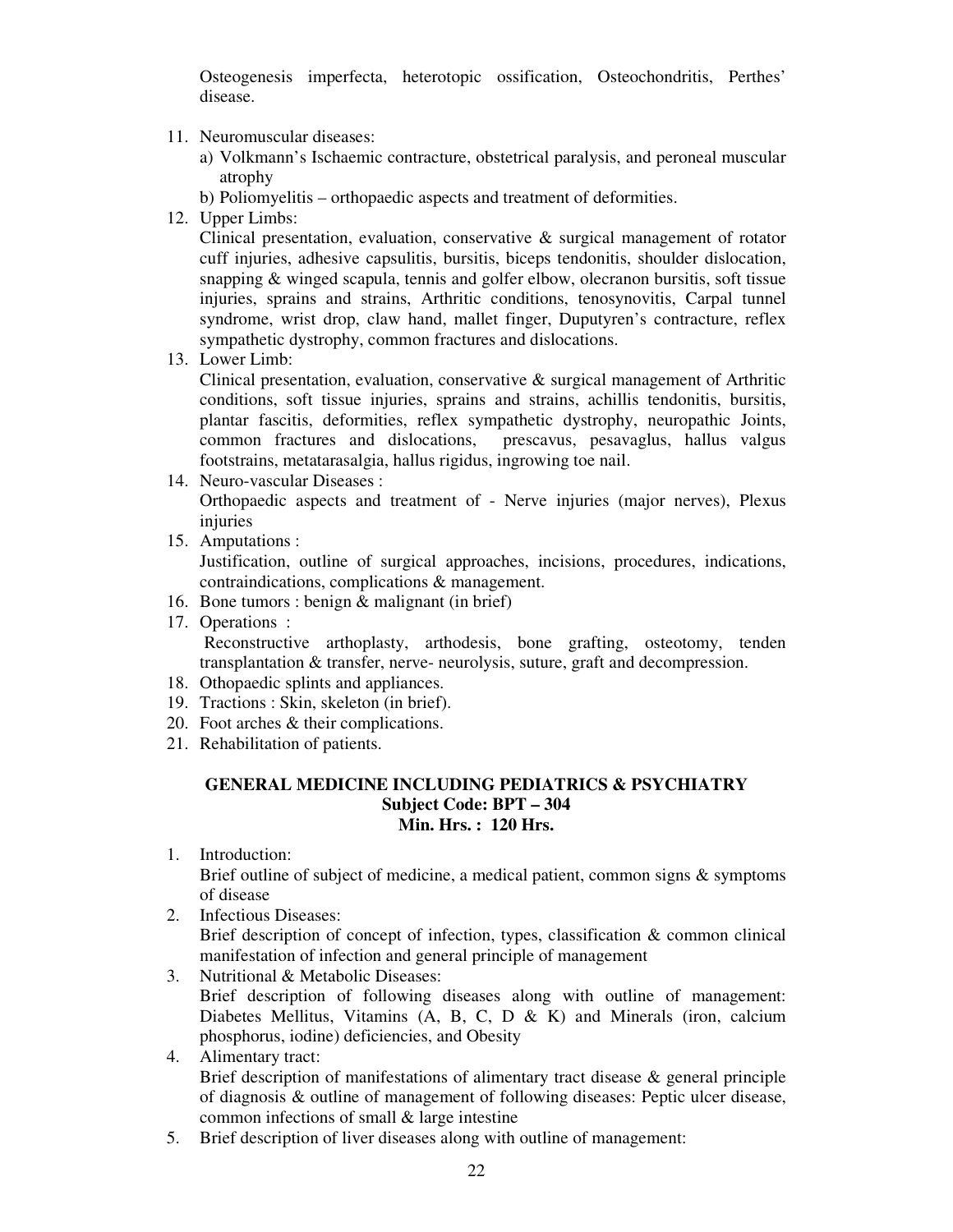- 6. Diseases of connective tissues: Brief description of manifestations along with outline of management of - SLE, polymyositis
- 7. Diseases of skin: Brief description of manifestations along with outline of management of common skin diseases - scabies, pediculosis, taeniasis, impetigo & psoriasis
- 8. Geriatrics-

Physiology of ageing, manifestations of diseases in old people and general principles of management. Implications of aging in physical therapy. lung disease, Pleurisy & Pulmonary embolism

- 9. First Aid in common Medical Emergencies
- 10. Cardio-vascular System:

Manifestations of heart & vascular disease & general principle of diagnosis. Brief description of following diseases along with outline of management: Cardiac failure, Ischaemic heart disease, hypertension, atherosclerosis, Deep vein thrombosis

11. Respiratory System:

Manifestations of respiratory disease & general principle of diagnosis. Brief description of following diseases along with outline of management:

Obstructive Pulmonary diseases (Bronchial Asthma, COPD), pulmonary infections (Pneumonia, Bronchitis, Lung abscess, Tuberculosis), Respiratory failure, occupational lung diseases

12. Neurology:

Brief Description of Headache, migraine, raised intra-cranial pressure.

Inflammatory conditions – meningitis (bacterial, tubercular), rabies

Disorders of cerebral circulation - ischaemia, haemorrhages (CVA), HT encephalopathy

Demyelinating diseases- acute disseminated encephalomyelitis, multiple sclerosis Extra pyramidal syndromes - Parkinson's disease, Chorea, Athetosis, Dystonia, hemiballismus,

Spasmodic Torticollis

Convulsive disorders - epilepsy (GM, PM, Psychomotor), tetany

- 13. Developmental and degenerative syndromes Cerebral palsy, kernicterus, hereditary ataxias, motor neuron disease, Peroneal muscular atrophy
- 14. Disorders of Spinal cord and Cauda Equina-Spinal cord injury, paraplegia, quadriplegia, spina-bifida, transverse myelitis, Neurogenic bladder and bowel
- 15. Peripheral nerve disorders –

Traumatic / compression or entrapment neuropathy, polyneuritis, GB syndrome, diabetic polyneuropathy and spinal radiculopathies. Special emphasis on brachial and lumbo-sacral plexuses and major nerves – radial, ulnar, median, femoral, and sciatic nerve

16. Muscle disorders –

Progressive muscular dystrophy, polymyositis, myasthenia gravis, floppy infant syndrome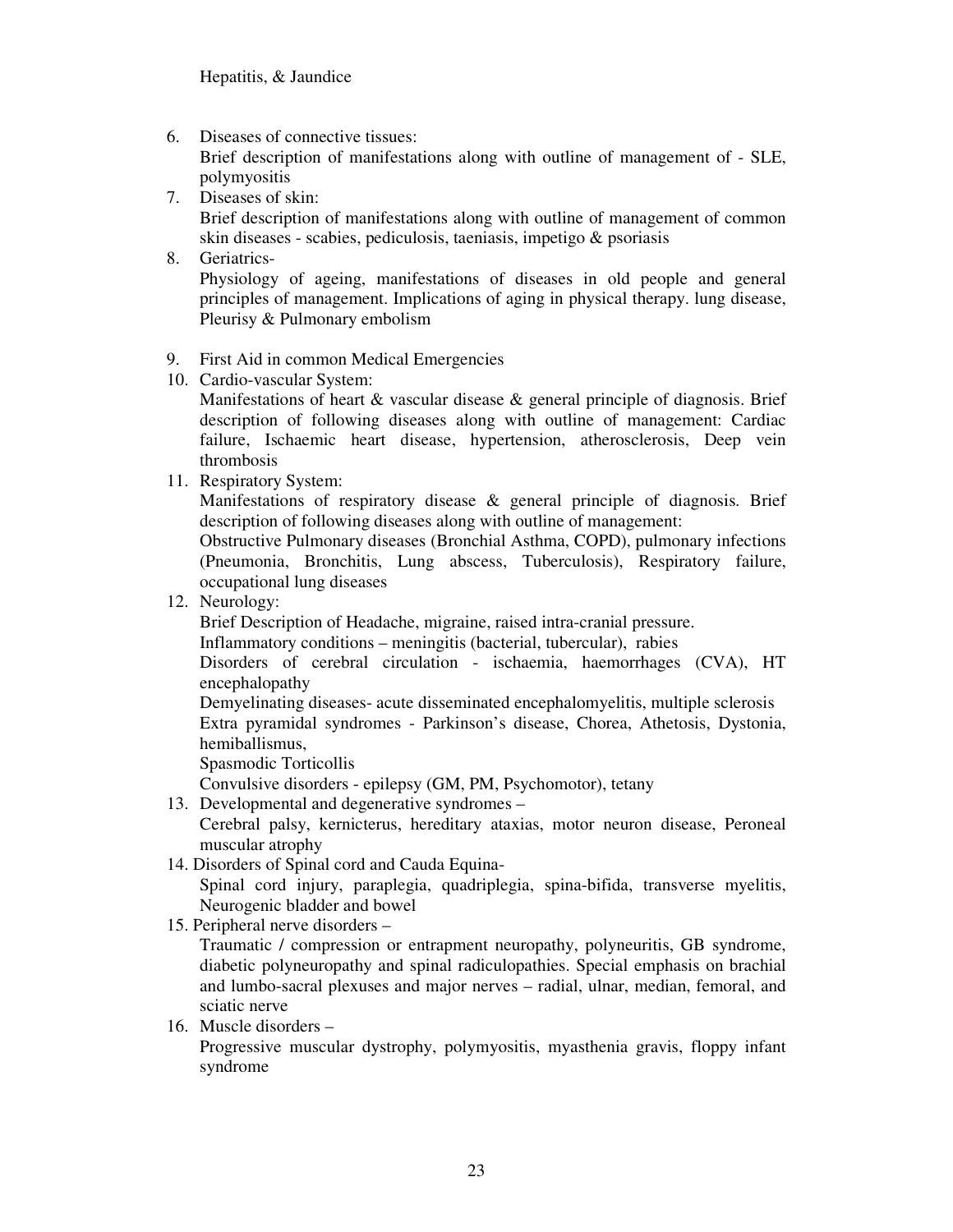### **PEDIATRICS**

- 1. Normal Growth and development of child : Motor, mental, language and social
- 2. Common infectious diseases in children: Brief description of following infectious diseases along with outline of management: Tetanus, diphtheria, Mycobacterial, measles, chicken pox, gastroenteritis, HIV, and Malaria
- 3. Immunization programmes: WHO schedule, different vaccinations, rationale; special consideration to various disease eradication programmes like Pulse-Polio
- 4. Child and nutrition : Nutritional requirements, malnutrition syndrome, Vitamins  $(A, B, C, D & K)$ and Minerals (iron, calcium phosphorus, iodine) deficiencies in children and management in brief
- 5. Clinical presentation, management & prevention of the following : Cerebral palsy, Poliomyelitis, Muscular dystrophy
- 6. Childhood rheumatism : Types, clinical presentation, & management in brief
- 7. Acute CNS infections: Clinical presentation, complications and management of bacterial and tubercular infections in brief
- 8. Clinical presentation, management & prevention of the following respiratory conditions: URI, LRI, bronchiolitis, asthma, TB
- 9. Clinical presentation, management & prevention of the following cardiac conditions: Rheumatic heart disease, SABE, Congenital heart disease - ASD, VSD, PDA

#### **PSYCHIATRY**

- 1. Modalities of psychiatric treatment
- 2. Psychiatric illness and physical therapy link
- 3. Brief description of Etio-pathogenesis, manifestations, and management of psychiatric illnesses
	- a. Anxiety neurosis
	- b. Depression
	- c. Obsessive compulsive neurosis
	- d. Psychosis- Définition & types
	- e. Maniac-depressive psychosis
	- f. Post-traumatic stress disorder
	- g. Psychosomatic reactions: Stress and Health, theories of Stress Illness Link
- 4. Brief description of Etio-pathogenesis, manifestations, and management of psychiatric illness
	- a. Drug dependence and alcoholism
	- b. Somatoform and Dissociate Disorders conversion reactions, Somatization, Dissociate Amnesia, and Dissociate Fugue
	- c. Personality disorders
- 5. Child psychiatry:

Brief descriptions of manifestations, and management of childhood disorders attention deficit syndrome, and behavioral disorders

6. Geriatric Psychiatry (in brief)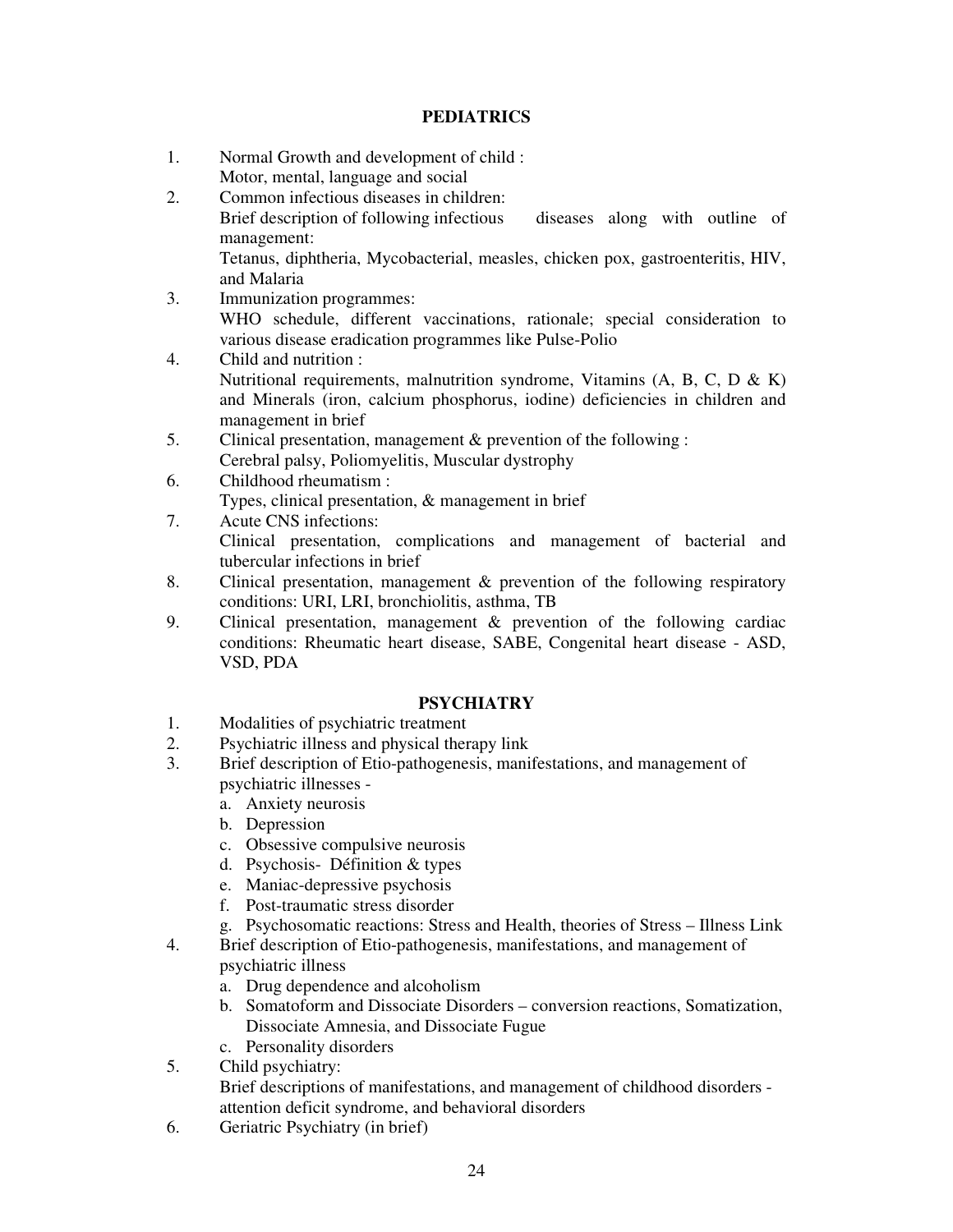## **GENERAL SURGERY Subject Code: BPT-305 Min. Hrs. : 100 Hrs.**

- 1. Fluid, Electrolyte and Acid-Base disturbances Diagnosis and management ; Nutrition in the surgical patient., Shock - Clinical feature, pathology & management.
- 2. Transfusion therapy in surgery blood components, complications of transfusion .
- 3. Wounds :
	- a) Classification, acute wounds, chronic wounds.
	- b) Wound healing Basic process involved in wound repair, basic phases in the healing process, clinical management of wounds, factors affecting wound healing, scars - type and treatment.
	- c) Wound Infections, physiology & manifestation, types of infections, treatment, principle of antimicrobial treatment.
- 4. Pre & postoperative complications of surgery and their management.
- 5. Hemostasis Components, hemostatic disorders, factors affecting bleeding during surgery.
- 6. Types of anaesthesia and its affects on the patient, pain relief.
- 7. Types of Incisons ; Clips Ligatures and Sutures; General Thoracic Procedures, Radiologic Diagnostic procedures, Endoscopy–types, Biopsy – uses and types. Overview and Drainage systems and tubes used in Surgery.
- 8. Burn:

Definition, Classification, Causes, Prevention, Pathological changes, Complications, Clinical Features and Management.

- 9. Skin Grafts : Types, Grafting Procedures, Survival of Skin Graft ; Flaps – Types and uses of Flaps.
- 10. Infections and injuries of Hand :

Hand infection, suppurativve infection, other infection, hand injuries, dupuytrens contracture.

- 11. Surgical Oncology Cancer Definition, types, clinical manifestations of cancer, Staging of Cancer, surgical procedures involved in the management of cancer.
- 12. Disorders of muslces, tendons and ligaments, sports related injuries. Periarticular inflammations acte muslce injury, chronic muscles injury, Tendon disorders, tendon sheath disorder, fascia, Ganglia, Bursae, Repeatative strain injury.
- 13. Neurological disorder affecting to musclo-skeletal system. , Motor dysfunction and treatment, cerebral palsy, acquired abnormalities, inherited disorder, neuromuscular disorder, sensory disorder.
- 14. The cranium : The scalp, the skull, head injuries.
- 15. Thoracic and cardiac surgery : Thoracotomy, lobectomy, pneumonectomy, thoracoplasty, mitral valvotomy, open heart surgery.
- 16. Various surgical heart diseases with respect to clinical presentation, complications and management -

Valvular heart disease, congenital heart disease –e.g., ASD, VSD, PDA, Ischaemic heart disease. Outline of postoperative complications in cardiac surgery and their management.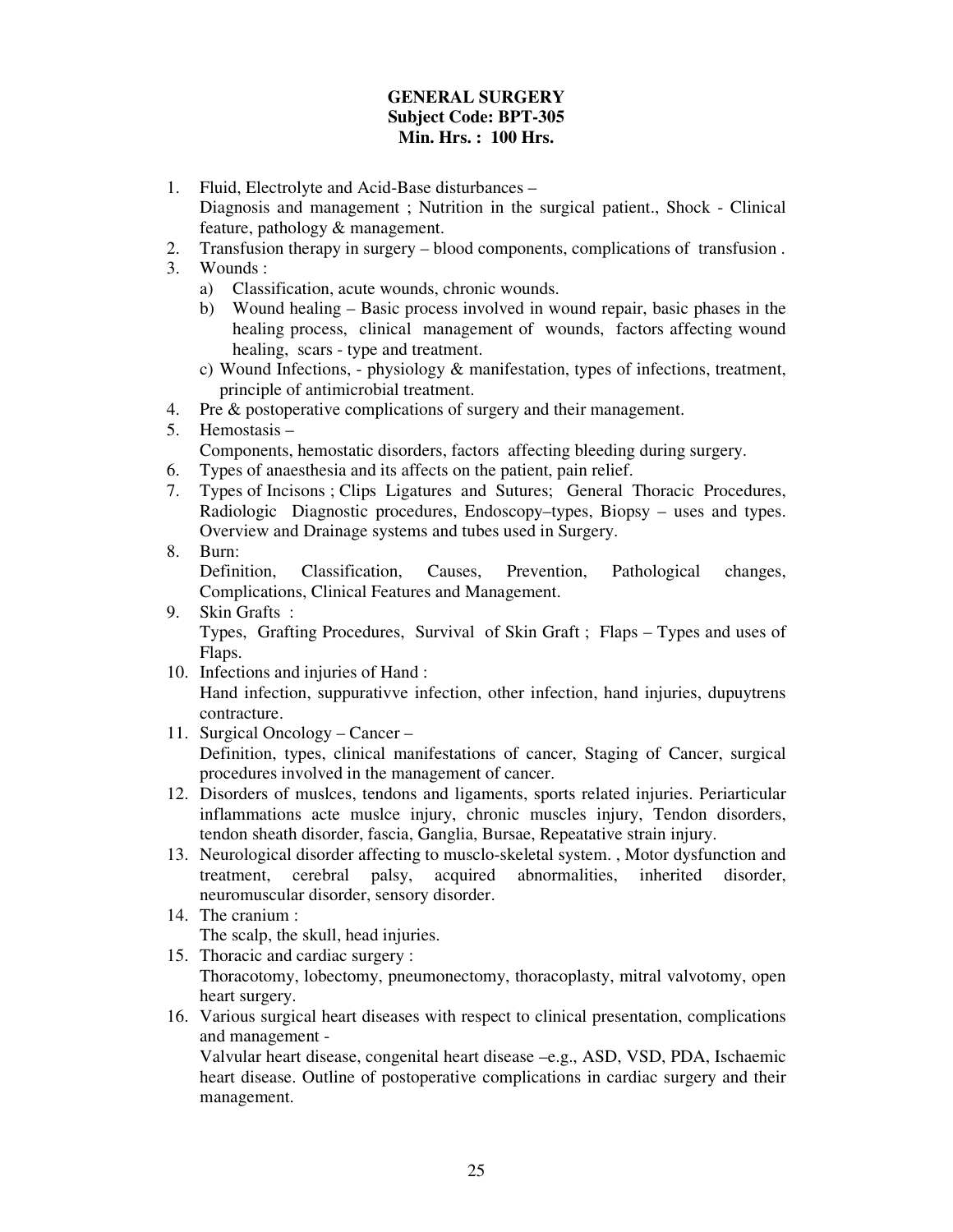- 17. Diseases of the Arteries and Veins : Definition, Etiology, Clinical features, signs and symptoms, complications, management and treatment of following diseases : Arteriosclerosis, Atherosclerosis, Aneurysm, Buerger's disease, Raynaud's Disease, Thrombophlebitis, Deep Vein Thrombosis, Pulmonary Embolism, Varicose Veins.
- 18. Definition, Indication, Incision, Physiological changes and Complications following Common operations like Cholecystectomy, Colostomy, Ileostomy, Gastrectomy, Hernias, Appendicectomy Mastectomy, Nephrectomy, Prostectomy.
- 19. Obstetrics & Gynecology : Surgical procedures involving child birth. Incontinence – Types, Causes, Assessment and Management, Common gynecology disorders - salpingitis, parameteritis, retroverted uterus prolapse of uterus, pelvic inflammation , Definition & indications of– Hysterosalphingography, Dilatation and Curettage, Laproscopy, Colposopy, & Hysterectomy,
- 20. ENT:

Common problems of ear, otitis media, Otosclerosis, functional aphonia and deafness, facial palsy - classification, medical and surgical management of lower motor neuron type of facial palsy.

21. Ophthalmology:

common inflammation and other infections of eye, ptosis, defects of the external rectus, cataract, refractions, pleoptic exercises, physiologic defects of vision.

## **COMMUNITY MEDICINE Subject Code: BPT-306 Min. Hrs. : 80 Hrs.**

- 1. Health and Disease: Definitions, Concepts, Dimensions and Indicators of Health, Concept of well-being, Spectrum and Determinants of Health, Concept and natural history of Disease, Concepts of disease control and prevention, Modes of Intervention, Population Medicine, The role of socio-economic and cultural environment in health and disease.
- 2. Epidemiology, definition and scope. Principles of Epidemiology and Epidemiological methods: Components and Aims, Basic measurements, Methods, Uses of epidemiology, Infectious disease epidemiology, Dynamics and modes of disease transmission, Host defenses and Immunizing agents, Hazards of Immunization, Disease prevention and control, Disinfection. Screening for Disease: Concept of screening, Aims and Objectives, Uses and types of screening.
- 3. Epidemiology of communicable disease: Respiratory infections, Intestinal infections, Arthropodborne infections, Zoonoses, Surface infections, Hospital acquired infections Epidemiology ochronic non-communicable diseases and conditions: Cardio vascular diseases: Coronary heart disease, Hypertension, Stroke, Rheumatic heart disease, Cancer, Diabetes, Obesity, Blindness Accidents and Injuries.
- 4. Public health administration- an overview of the health administration set up at Central and state levels. The national health program-highlighting the role of social, economic and cultural factors in the implementation of the national programs. Health problems of vulnerable groups- pregnant and lactating women, infants and pre-school children, occupational groups.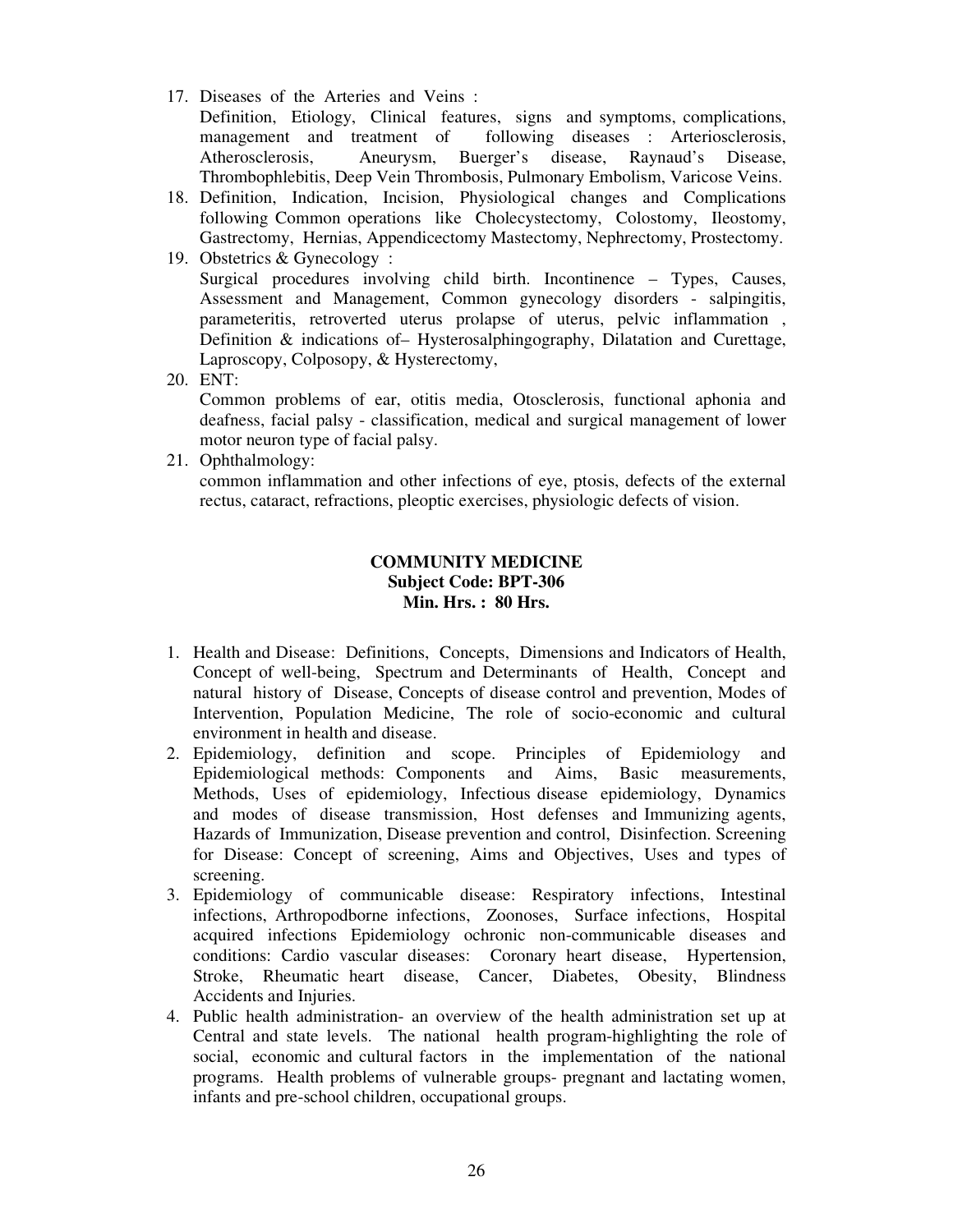- 5. Health programs in India: Vector borne disease control program, National leprosy eradication program, National tuberculosis program, National AIDS control program, National program for control of blindness, Iodine deficiency disorders (IDD) program, Universal Immunisation program, Reproductive and child health program, National cancer control program, National mental health program. National diabetes control program, National family welfare program, National sanitation and water supply program, Minimum needs program.
- 6. Demography and Family Planning: Demographic cycle, Fertility, Family planningobjectives of national family planning program and family planning methods, A general idea of advantage and disadvantages of the methods.
- 7. Preventive Medicine in Obstetrics, Paediatrics and Geriatrics: MCH problems, Antenatal, Intranatal and post natal care, Care of children, Child health problems, Rights of child and National policy for children, MCH services and indicators of MCH care, Social welfare program for women and children, Preventive medicine and geriatrics.
- 8. Nutrition and Health: Classification of foods, Nutritional profiles of principal foods, Nutritional problems in public health, Community nutrition program.
- 9. Environment and Health: Components of environment, Water and air pollution and public health: Pollution control, Disposal of waste, Medical entomology.
- 10. Hospital waste management: Sources of hospital waste, Health hazards, Waste management.
- 11. Disaster Management: Natural and man made disasters, Disaster impact and response, Relief phase, Epidemiologic surveillance and disease control, Nutrition, Rehabilitation, Disaster preparedness.
- 12. Occupational Health: Occupational environment, Occupational hazards, Occupational diseases, Prevention of occupational diseases. Social security and other measures for the protection from occupational hazard accidents and diseases. Details of compensation acts.
- 13. Mental Health: Characteristics of a mentally healthy person, Types of mental illness, Causes of mental ill health, Prevention, Mental health services, Alcohol and drug dependence. Emphasis on community aspects of mental health.
- 14. Health Education: Concepts, aims and objectives, Approaches to health education, Models of health education, Contents of health education, Principles of health education, Practice of health education.

## **RESEARCH METHODOLOGY AND BIOSTATISTICS Subject Code: BPT 307 Min. Hrs. : 100 Hrs.**

#### **RESEARCH METHODOLOGY**

1. Introduction to Research methodology:

Meaning of research, objectives of research,Motivation in research, Types of research & research approaches, Research methods vs methodology, Criteria for good research.

2. Research problem:

Statement of research problem, Statement of purpose and objectives of research problem, Necessity of defining the problem

3. Research design:

Meaning of research design, Need for research design, Features for good design, Different research designs, Basic principles of research design.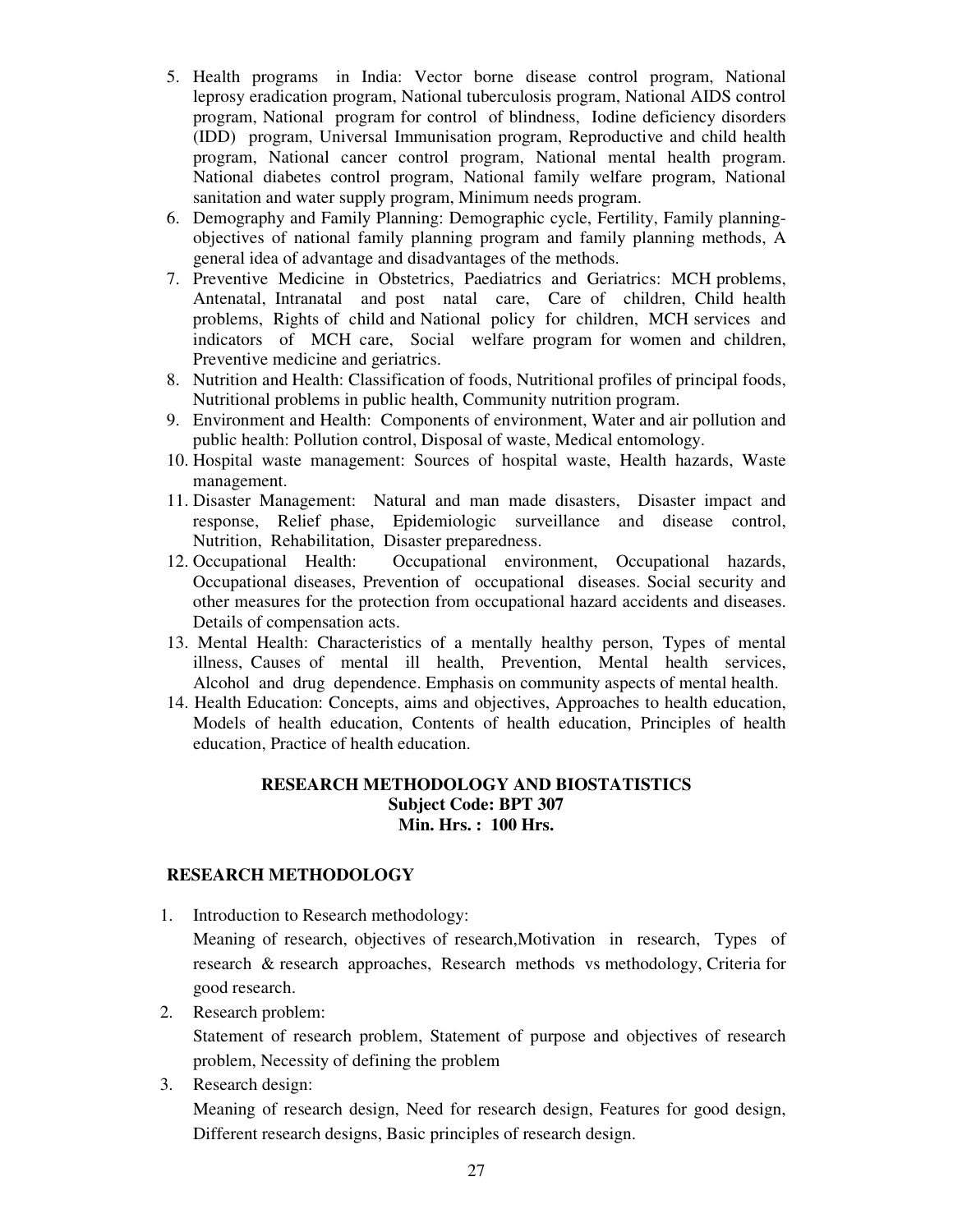4. Measurement & scaling techniques: Measurement in research-

Measurement scales, sources of error in measurement, Technique of developing measurement tools, Meaning of scaling, its classification, important scaling techniques.

- 5. Methods of data collection: collection of primary data, collection data through questionnaires  $\&$  schedules, Difference between questionnaires  $\&$  schedules.
- 6. Computer technology: Introduction to Computers, computer application in research computers  $\&$ researcher.

## **BIOSTATISTICS**

- 1. **Introduction**: Meaning, definition, characteristics of statistics. Importance of the study of statistics, Branches of statistics, Statistics and health science , Parameters and Estimates, Variables and their types, Measurement scales.
- 2. **Tabulation of Data**: Basic principles of graphical representation, Types of diagrams – histograms, frequency polygons, smooth frequency polygon, cumulative frequency curve, Normal probability curve.
- 3. **Measures of Central Tendency**: Need for measures of central Tendency, Definition and calculation of **Mean** – ungrouped and grouped, interpretation and calculation of Median-ungrouped and grouped, Meaning and calculation of Mode, Geometric mean & Hormonic mean, Guidelines for the use of various measures of central tendency.
- 4. **Measures of Dispersion** : Range, mean deviation, standard deviation & variance.
- 5. **Probability and Standard Distributions:** Meaning of probability of standard distribution, the binominal distribution, the normal distribution, Divergence from normality – skewness, kurtosis.
- 6. **Correlation & regression :** Significance, correlation coefficient, linear regression & regression equation.
- 7. **Testing of Hypotheses , Level of significance, Degrees of freedom.**
- 8. **Chi-square test, test of Goodness of fit & student t-test.**
- 9. **Analysis of variance & covariance:** Analysis of variance (ANOVA), what is ANOVA? Basic principle of ANOVA, ANOVA technique, Analysis of Co variance (ANACOVA)
- 10. **Sampling:** Definition, Types- simple, random, stratified, cluster and double sampling. Need for sampling - Criteria for good samples, Application of sampling in community, Procedures of sampling and sampling designs errors.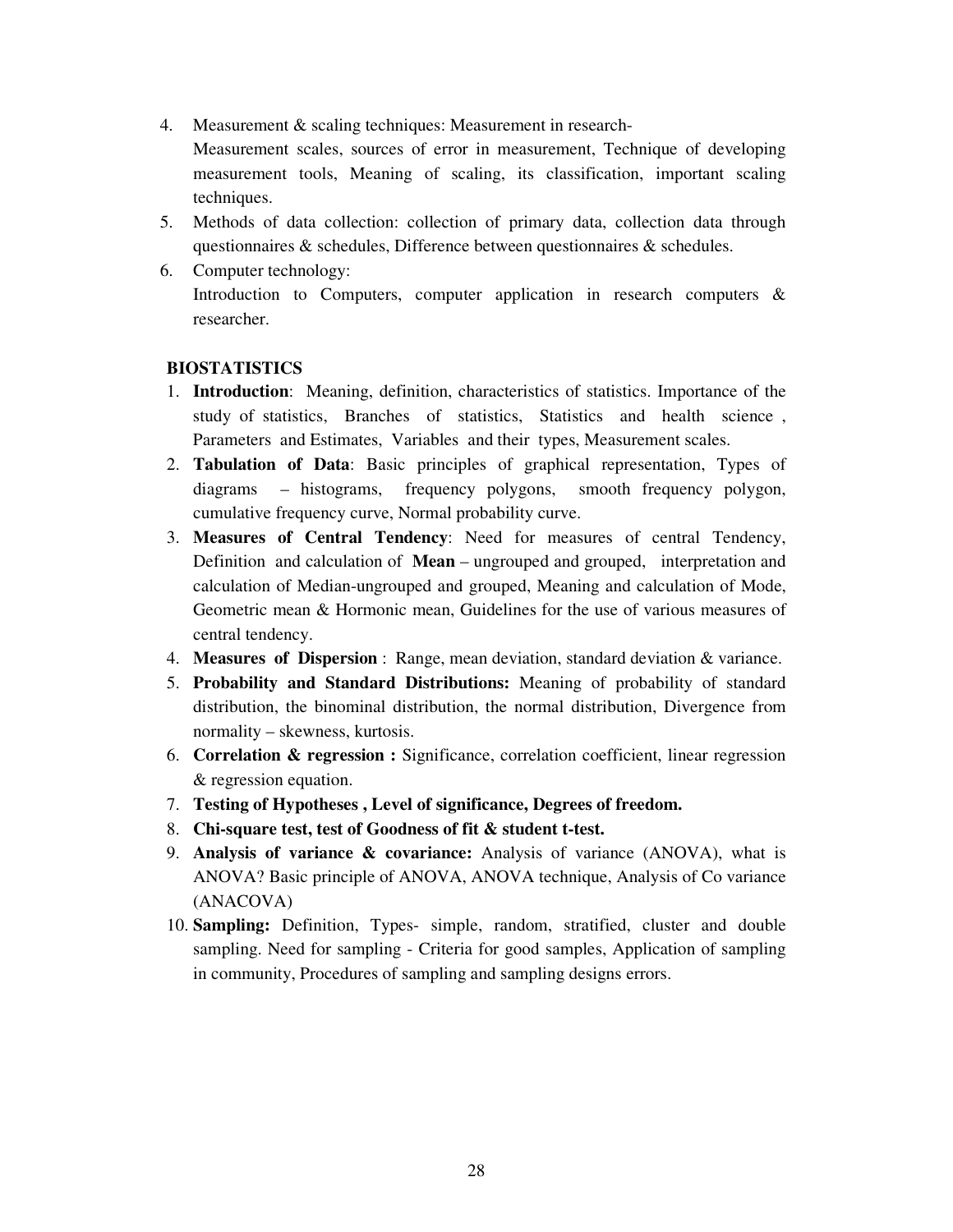## **Bachelor of Physiotherapy (BPT) Fourth Year**

## **PHYSIOTHERAPY IN ORTHOPEADIC CONDITIONS Subject Code: BPT – 401 Minimum Hours: Theory-80 Hrs., Practical-100 Hrs.**

1. PT assessment for Orthopedic conditions -

 SOAP format. Subjective - history taking, informed consent, personal, past, medical and socioeconomic history, chief complaints, history of present illness. Pain assessment- intensity, character, aggravating and relieving factors, site and location. Objective- on observation - body built swelling, muscle atrophy, deformities, posture and gait. On palpation- tenderness-grades, muscle spasm, swelling-methods of swelling assessment, bony prominences, soft tissue texture and integrity, warmth and vasomotor disturbances. On examination – ROM – active and passive, resisted isometric tests, limb length-apparent, true and segmental, girth measurement, muscle length testing-tightness, Contracture and flexibility, manual muscle testing, peripheral neurological examination dermatomes, myotomes and reflexes, special tests and functional tests. Prescription of home program. Documentation of case records, and follows up.

2. Fractures -

 types, classification, signs and symptoms, complications. Fracture healing – factors affecting fracture healing. Principles of fracture management - reduction open and closed, immobilization - sling, cast, brace, slab, traction - manual, mechanical, skin, skeletal, lumbar and Cervical traction, external fixation, functional cast bracing. PT management in complications - early and late shock, compartmental syndrome, VIC, fat embolism, delayed and mal union, RSD, myositis ossificans, AVN, pressure sores etc. Physiotherapy assessment in fracture cases. Aims of PT management in fracture cases - short and long term goals. Principles of PT management in fractures - Guidelines for fracture treatment during period of immobilization and guidelines for treatment after immobilization period.

3. Specific fractures and dislocations:

 PT assessment and management of upper limb fractures and dislocations. PT assessment and management of lower limb fractures and dislocations including pelvis. PT assessment and management spinal fractures.

- 4. Principles of various schools of thought in manual therapy Maitland, Mackenzie, Mulligan
- 5. Degenerative and inflammatory conditions: Definition, signs and symptoms, clinical features, path physiology, radiological features, deformities, medical, surgical management. Describe the PT assessment and management and home program for the following conditions – Osteoarthritis - emphasis mainly on knee, hip and hand, Rheumatoid Arthritis, Ankylosing spondylitis, Gout, Perthes disease, Periarthritic shoulder.
- 6. Infective conditions: Definition, signs and symptoms, clinical features, pathophysiology, radiological features, medical, surgical management. Describe PT assessment and management for following conditions – Osteomyelitis – acute and chronic, Septic arthritis, Pyogenic arthritis, TB spine and major joints - knee and hip.
- 7. Define; review the postural abnormalities of spinal column, clinical features, deformities, medical and surgical management. Describe PT assessment and management and home program.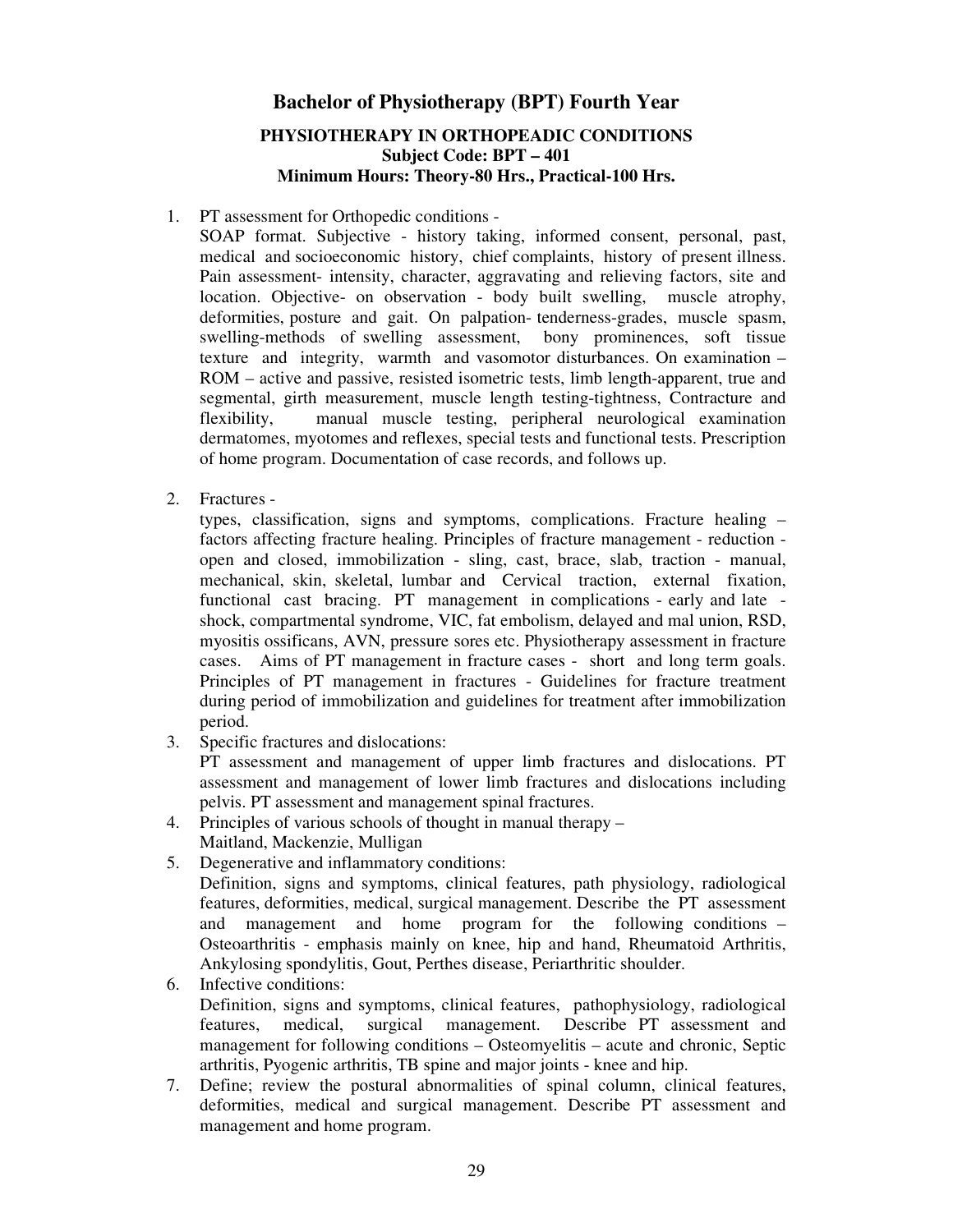8. Deformities:

 Review in detail the causes, signs and symptoms, radiological features, medical and surgical management. Describe the PT. assessment and management of the following conditions : Congenital : CTEV, CDH, Torticollis, pes planus, pes cavus and other common deformities. Acquired: scoliosis, kyphosis, coxa vera, genu varum, valgum and recurvatum.

9. Poliomyelitis:

 Definition, etiology, types, pathophysiology, clinical features, deformities, medical and surgical management. PT. assessment and management after surgical corrections and reconstructive surgeries - emphasis on tendon transfer and home program.

10. Leprosy:

 Definition, cause, clinical features, medical and surgical management. PT assessment, aims, and management after surgical procedures such as tendon transfer both pre and post operatively.

11. Amputations:

 Definition, levels, indications, types, PT assessment, aims, management pre and post operatively. PT management with emphasis on stump care and bandaging. Pre and post prosthetic training, checking out prosthesis, complications of amputations and its management.

12. Spinal conditions:

 Review the causes, signs and symptoms, investigations, radiological features, neurological signs. PT assessment, aims, and management and home program of the following conditions: Cervical spondylosis, Lumbar spondylosis, Spondylolisthesis, Spinal canal stenosis, Spondylolysis, Sacro-iliac joint dysfunction, Sacralisation, Lumbarisation, Intervertebral disc prolapse, Coccydynia, Spina bifida occulta.

- 13. Osteoporosis : Causes, predisposing factors, investigations and treatment.
- 14. Orthopedic surgeries:

 Pre and post operative PT assessment, goals, precautions and PT management of following surgeries such as: Arthrodesis, Osteotomy, Arthroplasty-partial and total- Excision arthroplasty, excision arthroplasty with implant, interpositional arthroplasty and total replacement; Tendon transplant, Soft tissue releasetenotomy, myotomy, lengthening; Arthroscopy, Spinal stabilization, Reattachment of limbs, External fixators, Synovectomy.

15. Shoulder joint:

 Shoulder instabilities, TOS, RSD, Impingement syndrome – conservative and Post operative PT management. Total shoulder replacement and Hemi replacement. - Post operative PT management. AC joint injuries - rehabilitation. Rotator cuff tears- conservative and surgical repair. Subacromial decompression - Post operative PT management.

16. Elbow and forearm:

 Excision of radial head - Post operative PT management. Total elbow arthroplasty-Post operative PT management.

18. Wrist and Hand:

 Total wrist arthroplasty. Repair of ruptured extensor tendons. Carpal tunnel syndrome. Flexor and extensor tendon lacerations - Post operative PT management.

19. Hip:

 Joint surgeries- hemi and total hip replacement - Post operative PT management Tendonitis and bursitis. - Management.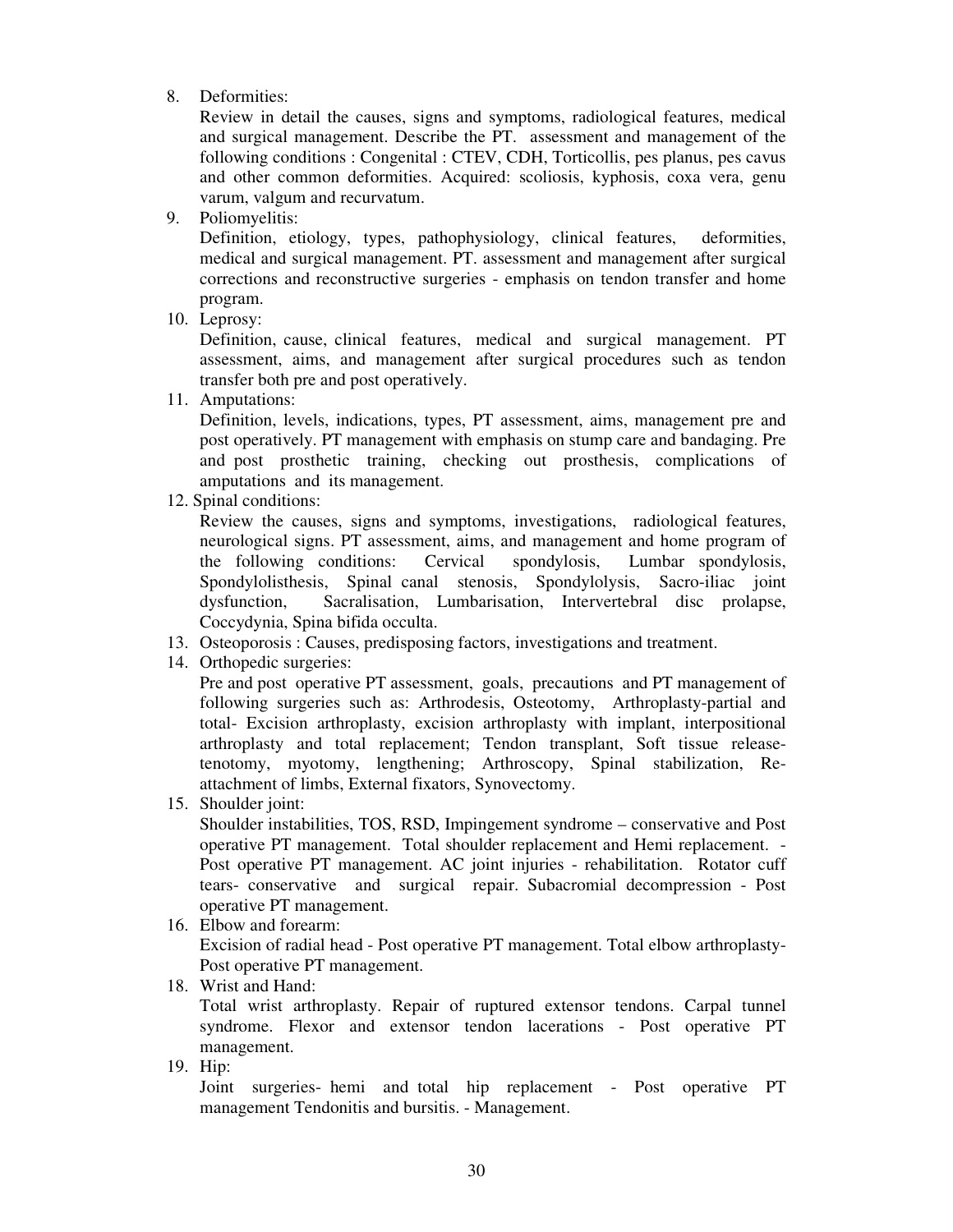20. Knee:

 Lateral retinacular release, chondroplasty- Post operative management. Realignment of extensor mechanism. ACL and PCL reconstruction surgeries - Post operative rehabilitation. Meniscectomy and meniscal repair - Post operative management. Plica syndrome, patellar dysfunction and Hoffa's syndrome conservative management. TKR- rehabilitation protocol. Patellar tendon ruptures and Patellectomy- rehabilitation.

21. Ankle and foot: Ankle instability. Ligamentous tears- Post operative management.

#### **PRACTICALS**

- 1. Practical demonstration of basic principles of physiotherapy assessment, functional assessment and application of physiotherapy in orthopeadics conditions.
- 2. Student must maintain a logbook**.** The duly completed logbook should be submitted during practical examination.

## **PHYSIOTHERAPY IN NEUROLOGICAL CONDITOINS Subject Code: BPT – 402 Minimum Hours: Theory-80 Hrs., Practical-100 Hrs.**

#### **THEORY**

- 1) Review of basic Neuro Anatomy and Physiology
- 2) Physiotherapy evaluation of a neurological patient, electro diagnostic procedures, interpretations and prognosis in different neurological conditions, Upper and Lower motor neuron lesions.
- 3) Principles of physiotherapy programs, reeducation and retraining techniques in neurological conditions, approaches like: Bobath's / neuro developmental therapy, Rood's approach, PNF, Vojta techniques, biofeedback, Brunnstorm movement therapy, Motor Relearning programming, sensory integration therapy.
- 4) Disturbance of speech and aphasia
- 5) Spinal cord injury:

review of anatomy and physiology, Physiotherapy Assessment of Spinal cord injury, Principles of Physiotherapy at various stages of Spinal cord injury Rehabilitation goals and ADL training

- 6) Assessment and principles of therapeutic management of following neurological conditions:
	- Stroke, meningitis, encephalitis, Parkinson's disease, Cerebral palsy, cerebellar lesions, Brain tumors, Multiple Sclerosis, facial palsy.
	- Motor neuron disease, Disseminated sclerosis, transverse myelitis, polio, syringomyelia, spina bifida,
	- Neuropathies, neuromuscular junction disorders and myopathies
- 7) Peripheral nerve injuries, surgical resection & repair:
	- Classification & types
	- Functional assessment, investigation, diagnosis & prognosis
	- Physiotherapeutic management
	- Poly neuropathy
- 8) Traumatic brain injury:
	- Types and Mechanisms of head injury
	- Clinical features, potential complications
	- Physiotherapy principles of immediate and postoperative therapeutic management
- 9) Neurosurgery: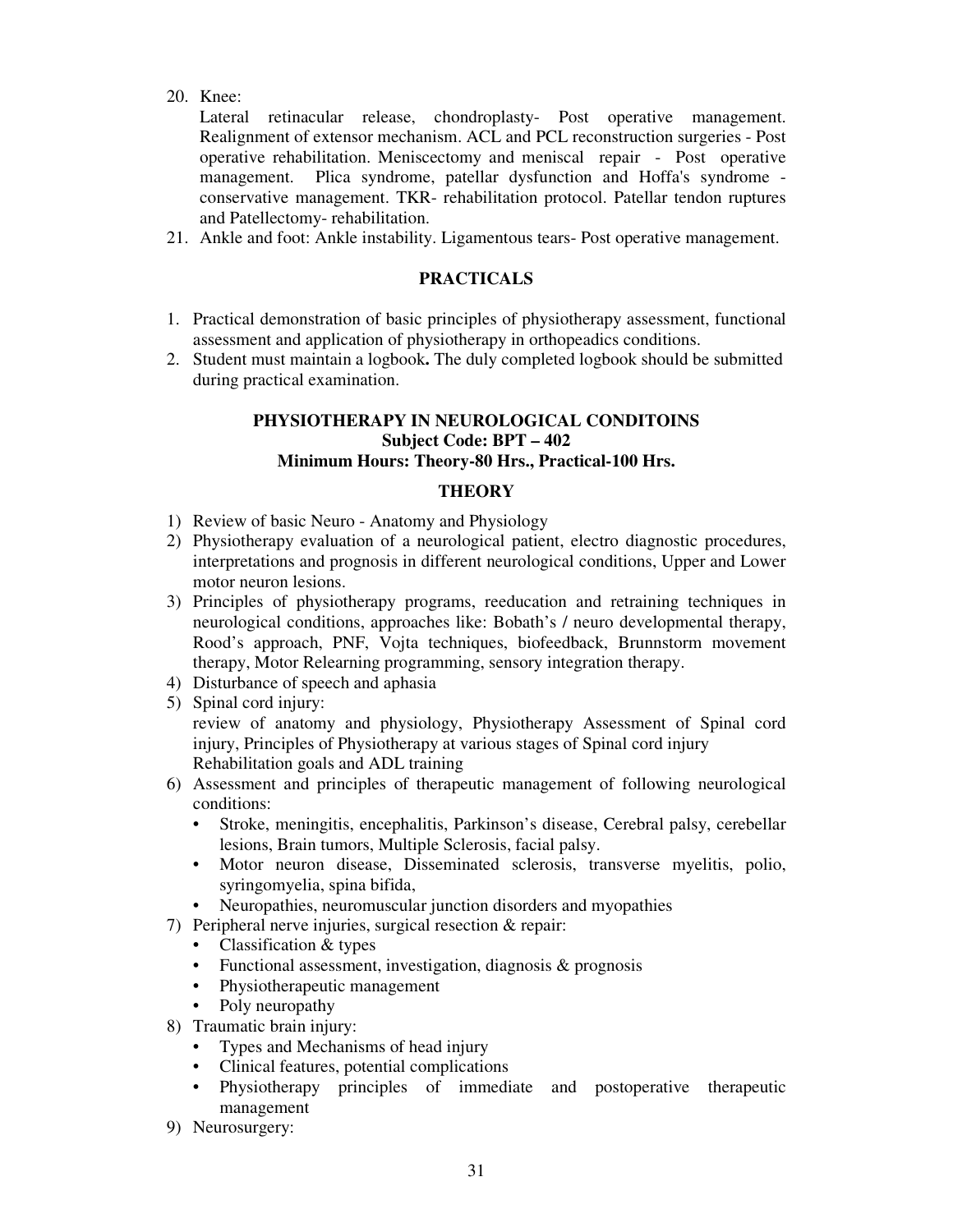Post surgical Physical therapy in neurosurgical procedures – craniotomy, shunts, SOL resection, surgical treatment of spasticity, cervical cord decompression.

#### **PRACTICAL**

- 1. Practical demonstration of basic principles of physiotherapy assessment, functional assessment and application of physiotherapy in neurology conditions.
- 2. Student must maintain a logbook**.** The duly completed logbook should be submitted during practical examination.

## **PHYSIOTHERAPY IN CARDIO-RESPIRATORY & GENERAL CONDITIONS Subject Code: BPT – 403**

## **Minimum Hours: Theory-80 Hrs., Practical-100 Hrs.**

#### **THEORY**

- 1. Anatomical and Physiological differences between the Adult and Pediatric lung.
- 2. Bedside assessment of the patient-Adult & Pediatric.
- 3. Investigations and tests Exercise tolerance Testing Cardiac & Pulmonary, Radiography, PFT, ABG, ECG, Hematological and Biochemical Tests
- 4. Physiotherapy techniques to increase lung volume controlled mobilization, positioning, breathing exercises, Neurophysiological Facilitation of Respiration, Mechanical aids - Incentive Spirometry, CPAP,IPPB
- 5. Physiotherapy techniques to decrease the work of breathing Measures to optimize the balance between energy supply and demand, positioning, Breathing re-education – Breathing control techniques, mechanical aids – IPPB, CPAP, BiPAP
- 6. Physiotherapy techniques to clear secretions Hydration, Humidification  $\&$ Nebulisation, Mobilisation and Breathing exercises, Postural Drainage, Manual techniques – Percussion, Vibration and Shaking, Rib Springing, ACBT, Autogenic Drainage, Mechanical Aids – PEP, Flutter, IPPB, Facilitation of Cough and Huff, Nasopharyngeal Suctioning
- 7. Drug therapy Drugs to prevent and treat inflammation, Drugs to treat Bronchospasm, Drugs to treat Breathlessness, Drugs to help sputum clearance, Drugs to inhibit coughing, Drugs to improve ventilation, Drugs to reduce pulmonary hypertension, Drug delivery doses, Inhaled Nebulisers.
- 8. Management of wound ulcers- Care of ulcers and wounds Care of surgical scars-U.V.R and other electro therapeutics for healing of wounds, prevention of Hypergranulated Scars Keoloids, Electrotherapeutics measures for relief of pain during mobilization of scars tissues
- 9. Physiotherapy in dermatology -Documentation of assessment, treatment and follow up skin conditions. U.V.R therapy in various skin conditions; Vitiligo; Hair loss; Pigmentation; Infected wounds ulcers. Faradic foot bath for Hyperhydrosis. Care of anesthetic hand and foot; Evaluation, planning and management of leprosy- prescription, fitting and training with prosthetic and orthotic devices.
- 10. Neonatal and Pediatric Physiotherapy Chest physiotherapy for children, The neonatal unit, Modifications of chest physiotherapy for specific neonatal disorders, Emergencies in the neonatal unit.
- 11. Physiotherapy in Obstructive lung conditions
- 12. Physiotherapy in Restrictive lung conditions.
- 13. Management of breathlessness.
- 14. Pulmonary Rehabilitation.
- 15. Physiotherapy following Lung surgeries.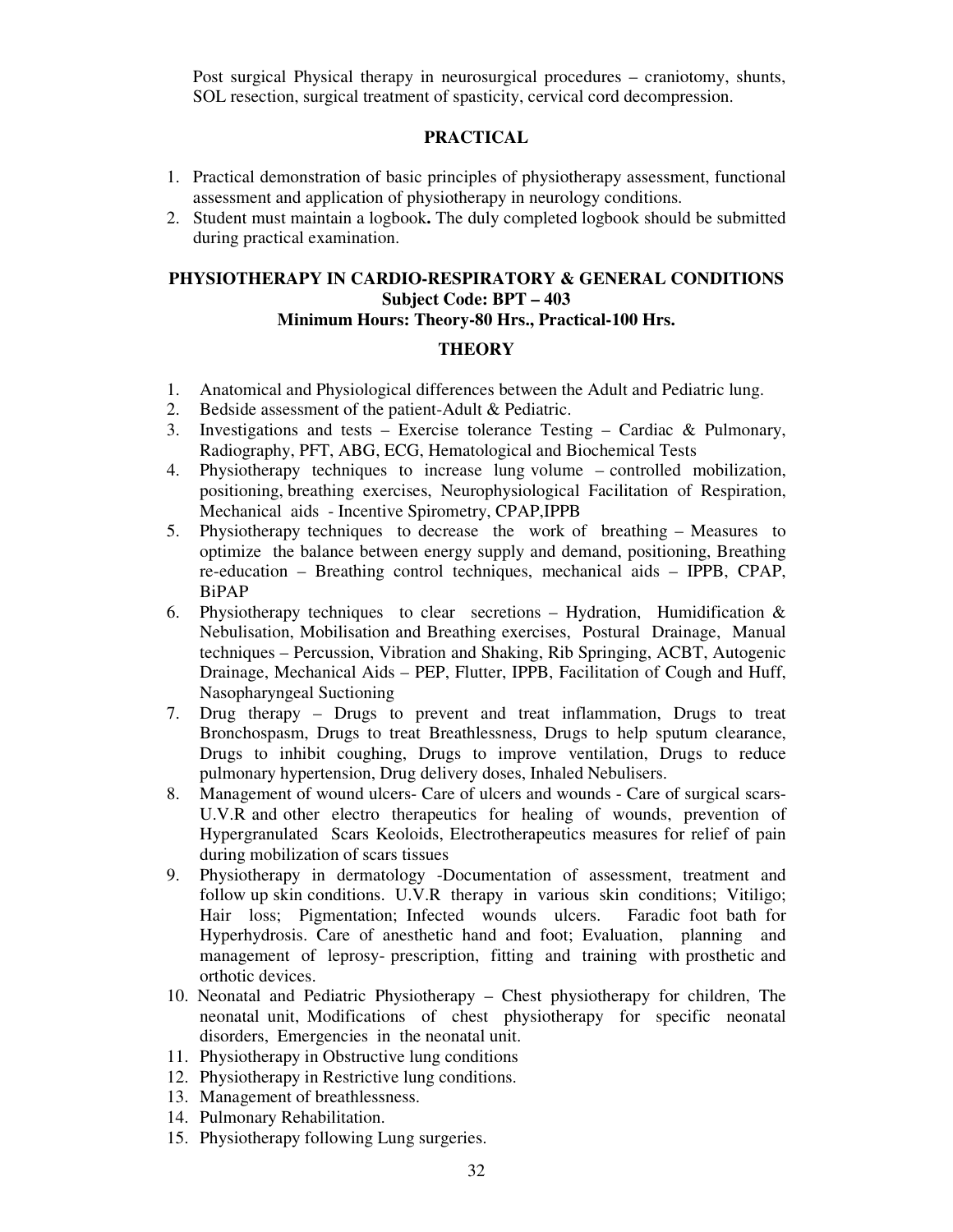- 16. Respiratory failure Oxygen Therapy and Mechanical Ventilation.
- Introduction to ICU : ICU monitoring –Apparatus, Airways and Tubes used in the ICU -Physiotherapy in the ICU – Common conditions in the ICU – Tetanus, Head Injury, Lung Disease, Pulmonary Oedema, Multiple Organ Failure, Neuromuscular Disease, Smoke Inhalation, Poisoning, Aspiration, Near Drowning, ARDS, Shock; Dealing with an Emergency Situation in the ICU.
- 17. Burns management Role of physiotherapy in the management of burns, post grafted cases- Mobilization and Musculo-skeletal restorative exercises following burns.
- 18. Physiotherapy management following cardiac surgeries.
- 19. Cardiac Rehabilitation.
- 20. Physiotherapy management following Peripheral Vascular Disease (PVD).
- 21. Abdominal Surgeries Management of Pulmonary Restorative Dysfunction following surgical procedures on Abdomen and Thorax.
- 22. Management of Amputations following Diabetes, PVD Prosthesis in amputations of lower limbs following ulcers and gangrenes
- 23. Physiotherapy intervention in the management of Medical, Surgical and Radiation Oncology Cases
- 24. Home program and education of family members in patient care.
- 25. Physiotherapy in Obstetrics Antenatal Care, Antenatal Education, Postnatal Care. Electrotherapy and Exercise Therapy measures for the re-education of Ano-Urethral sphincter.
- 26. Treatment, Response to exercise and Implications of Physiotherapy in the following disease conditions: Hypertension, Diabetes, Renal Failure and Obesity.
- 27. Geriatrics: Problems in old age, role of physiotherapy in elderly

- 1. Practical demonstration of basic principles of physiotherapy assessment, functional assessment and application of physiotherapy in cardio – respiratory, OBG, Skin, and other medical conditions.
- 2. Student must maintain a logbook**.** The duly completed logbook should be submitted during practical examination.

#### **PHYSIOTHERAPY IN SPORTS Subject Code: BPT – 404 Minimum Hours: Theory-60 Hrs., Practical-40 Hrs. THEORY**

- 1. Pre-exercise evaluation
- 2. Diet and nutrition Measurement of fitness components and sports skills - Measurement of muscular strength, Measurement of muscular endurance, Measurement of flexibility, Determination exercise endurance,
- 3. Physiological effects of exercise on body systems Muscular system, Endocrine system, Cardio-respiratory system, Nervous system
- 4. Sports injuries Spine PIVD, Kissing spine, cervical whiplash injuries, facet joint syndrome, SI joint dysfunction, Hip – muscle strain, piriformis syndrome, ITB syndrome, osteitis pubis, Knee – menisci, cruciate, collateral, osteochondritis, chondromalacia patellae, biceps femoris tendonitis, swimmers knee, patello-femoral pain syndrome, Leg & ankle – shin splint, achillis tendonitis & rupture, TA bursitis, ankle sprain, plantar fascitis, turf toe syndrome, Head  $\&$  face – maxillofacial injuries, helmet compression syndrome**.**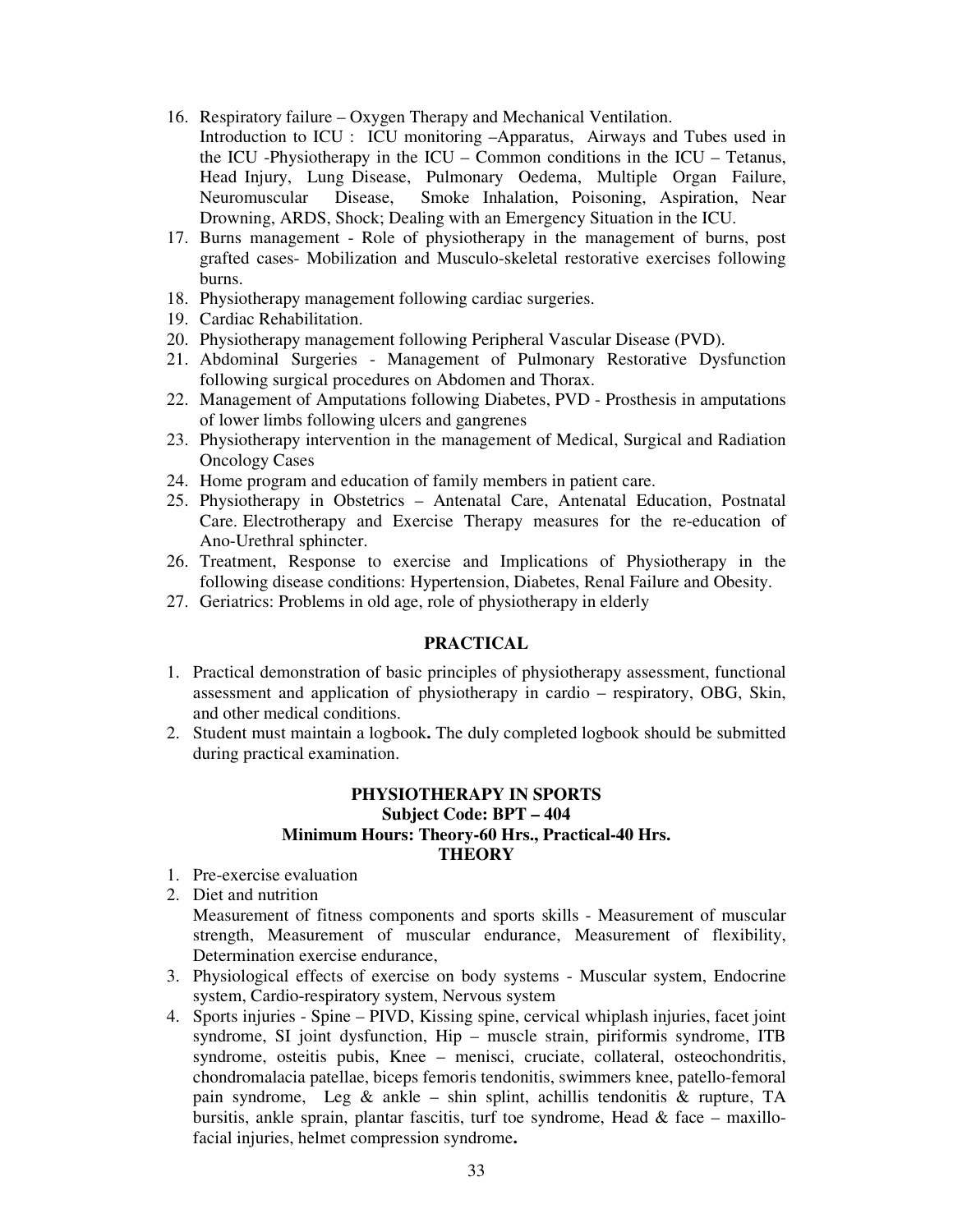5**.** Sports injuries

Shoulder – instability, rotator cuff injury, biceps tendonitis and rupture, pectoralis major rupture, scapular dyskinesis and acromio-clavicular joint injuries, Elbow – tennis elbow, golfer's elbow, Wrist and hand – carpal tunnel syndrome, gamekeeper's thumb.

- 6. Principles of injury prevention.
- 7. Principles of training & Rehabilitation in sports injuries.
- 8. Sports in Special age groups: Female athletic triad, Younger athlete- Musculoskeletal problems, management, children with chronic illness and nutrition. Older athlete- Physiological changes with aging, benefits, risks of exercise in elderly, exercise prescription guidelines for elderly.

#### **PRACTICAL**

- 1. Practical demonstration of basic principles of physiotherapy assessment, functional assessment and application of sports physiotherapy
- 2. Student must maintain a logbook**.** The duly completed logbook should be submitted during practical examination.

#### **REHABILITATION ON MEDICINE Subject Code: BPT – 405 Minimum Hours: Theory-80 Hrs., Practical-40 Hrs. THEORY**

- 1. Introduction of Rehabilitation & History
- 2. Epidemiology of disability (Impairment, disability, phases of disability process, etc.).
- 3. Principles of Rehabilitation & concept of team approach with rolls of each individual participant.
- 4. Organization of Rehabilitation unit.
- 5. Disability prevention evaluation & principles of Rehabilitation Management.
- 6. Role of Physiotherapy in Rehabilitation (Preventive, treatment & restoration)
- 7. Brief outline of Communication disorder & its implications on Rehabilitation process.
- 8. Brief outline of psychosocial & vocational aspects of Rehabilitation.
- 9. Introduction to Occupational therapy.
- 10. Activities of daily living, functional assessment & training for functional independence.
- 11. Brief outline of basic community medicine with special reference to community based Rehabilitation, infrastructure and role of CBR
- 12. Assessment of disability in rural & urban setups. Health care delivery system & preventive measures with specific reference to disabling conditions. Community education program.
- 13. Application of Physiotherapy skills at community level with special reference to the need at rural level.
- 14. Role of voluntary Organizations in CBR: Charitable Organizations, Voluntary health agencies – National level and International NGO's, Multilateral and Bilateral agencies. International Health Organizations: WHO, UNICEF, UNDP, UNFPA, FAO, ILO, World bank, USAID, SIDA, DANIDA, Rockfeller, Ford foundation, CARE, RED CROSS.
- 15. National District Level Rehabilitation Program: Primary rehabilitation unit, Regional training center, District rehabilitation center, Primary Health center, Village rehabilitation worker, Anganwadi worker.